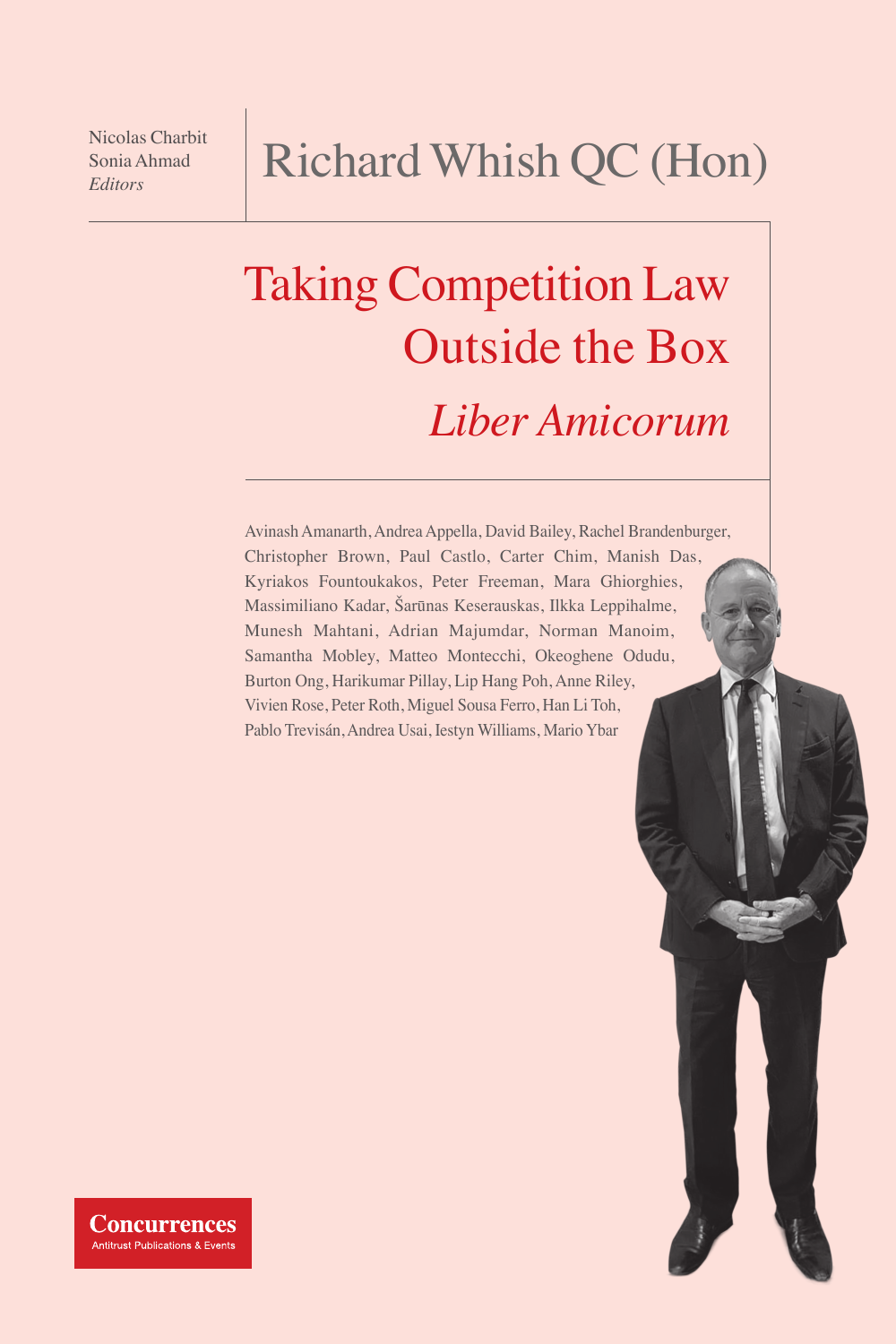# **Foreword**

### WOUTER WILS

There is probably no academic competition lawyer who has been more prominent in the past 35 years in the United Kingdom, the European Union and far beyond than Richard Whish.

Richard Whish has taught many generations of students, first at Bristol University, and since 1991 at King's College London, where as Emeritus Professor since 2013 he remains in charge of the very successful EU Competition Law distance-learning programme, as well as during a long spell at the College of Europe in Bruges. His former students are strongly represented in competition authorities, law firms and academia in Europe (including the UK) and many other parts of the world.

For many years, and still today, Richard has regularly given lectures and presentations, including his very popular 'recent developments' lectures, at law firms, economic consultancies, competition authorities and universities around the world. He is also an oft-invited and much-loved conference chair.

Even those (rare) competition lawyers who have not been his student or heard him speak will know Richard Whish through his *Competition Law* textbook, which from its first edition in 1985 until its current ninth edition, and now written together with his former student David Bailey, has set the standard for competition law textbooks in Europe and beyond. The tenth edition is no doubt already in gestation.

Richard Whish has also a been qualified solicitor since 1977, and was a partner at the City law firm Watson Farley & Williams from 1989 to 1998. He was a member of the Advisory Panel of the Director General of Fair Trading from 2001 to 2003, a non-executive director on the Board of the Office of Fair Trading from 2003 to 2009, and a member of the Board of the Singapore Energy Markets Authority from 2005 to 2011.

In 2014, Richard Whish was appointed Queen's Counsel Honoris Causa, in recognition of his major contribution to the law of England and Wales outside practice in the courts.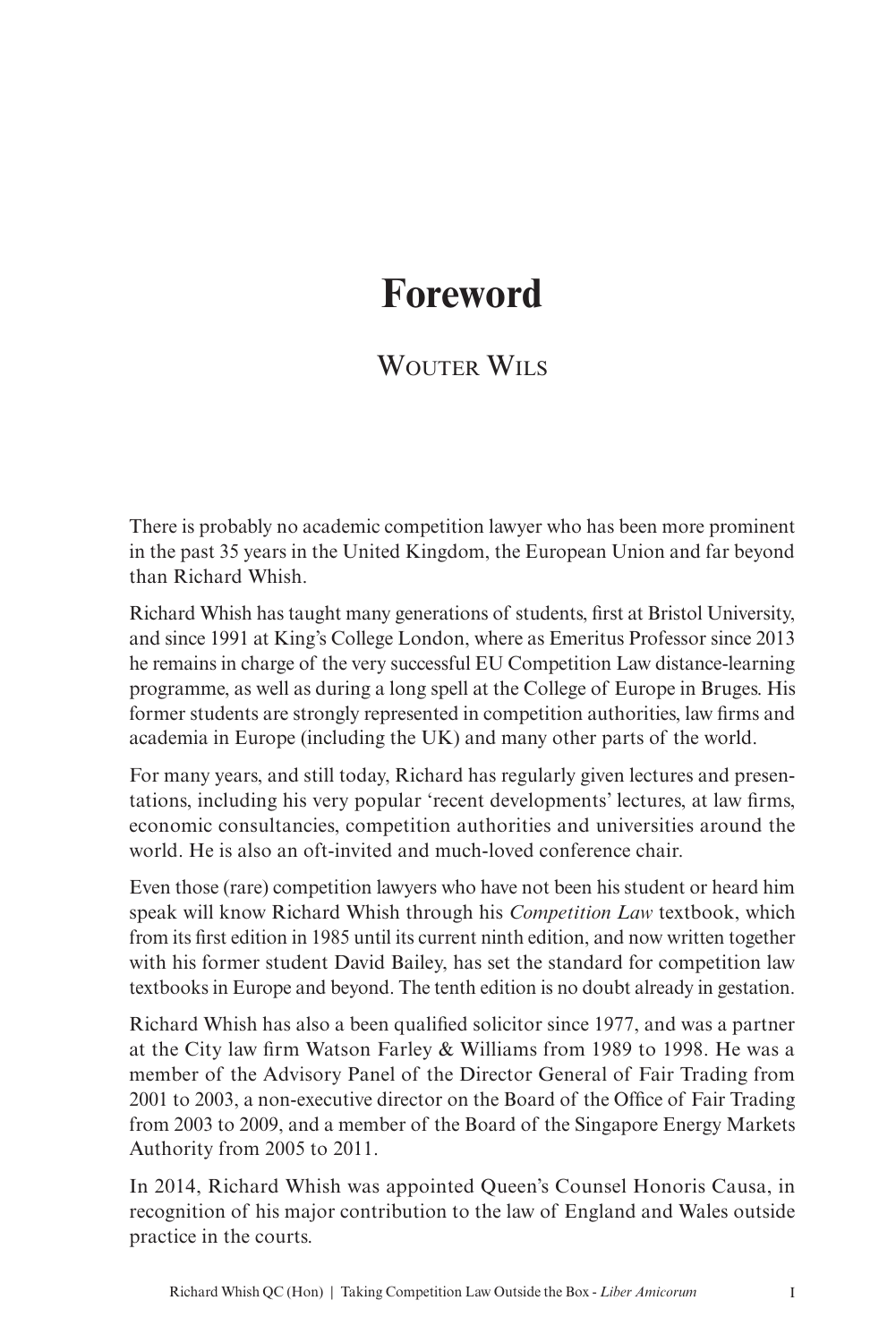#### Foreword

When Richard Whish was asked in an interview by Nicolas Petit in 2012 why he worked in competition law and how he first got into it, he replied:

> When I was asked at school what I wanted to do at university I said "Economics". My (very traditional) school thought that this was madness, and assured me that I should do law. I did so, and basically hated it, although I did quite well. When I went on to do a postgraduate degree [in 1977–78] I took a course called "Monopolies, Mergers and Restrictive Trade Practices" (created by Sir Jeremy Lever), and that was when my career started – the point being, of course, it is law with economics<sup>1</sup>

At that time, the applicable competition law in the United Kingdom consisted of the monopoly and mergers provisions of the Fair Trading Act 1973, the Restrictive Trade Practices Act 1976, the Restrictive Trade Practices Court Act 1976 and the Resale Prices Act 1976, as well as, following the then still recent accession of the UK to the European Communities (as they were then known), Articles 85 and 86 EEC.<sup>2</sup> In those European Communities, English was not yet the most used common language. In the wider world, most jurisdictions outside North America and Western Europe had no competition laws.

In the Preface of the first edition of his *Competition Law* book, published by Butterworths in 1985, Richard Whish wrote:

> In recent years competition law has been developing at a remarkable rate throughout the world. I embarked upon this venture with three particular aims in mind. The first was to describe within one volume the provisions both of domestic and EEC competition law… In particular my aim was to illustrate both the convergences and divergences between UK and EEC law and to question which of the two systems adopted the more rational and coherent approach to particular competition problems. My second intention was to emphasize the importance of considering competition in its economic context… My third aim in writing this book was to provide at least a brief glimpse of the competition (or antitrust) law of the USA… I hope that this book will be of interest not only to students of competition law itself but also to anyone interested in the relationship of law to economics and to students of economics concerned with the effect of monopoly and competition on economic performance. I further hope that it will provide useful comparative material for observers of other systems of competition law.

<sup>1</sup> Nicolas Petit, "The Friday Slot (4) – Richard Whish" (*Chillin' Competition*, 3 February 2012) <https://<br>chillingcompetition.com/2012/02/03/the-friday-slot-4-richard-whish/> accessed 27 January 2020.

<sup>2</sup> The EC (later EU) Merger Regulation had not yet come into existence.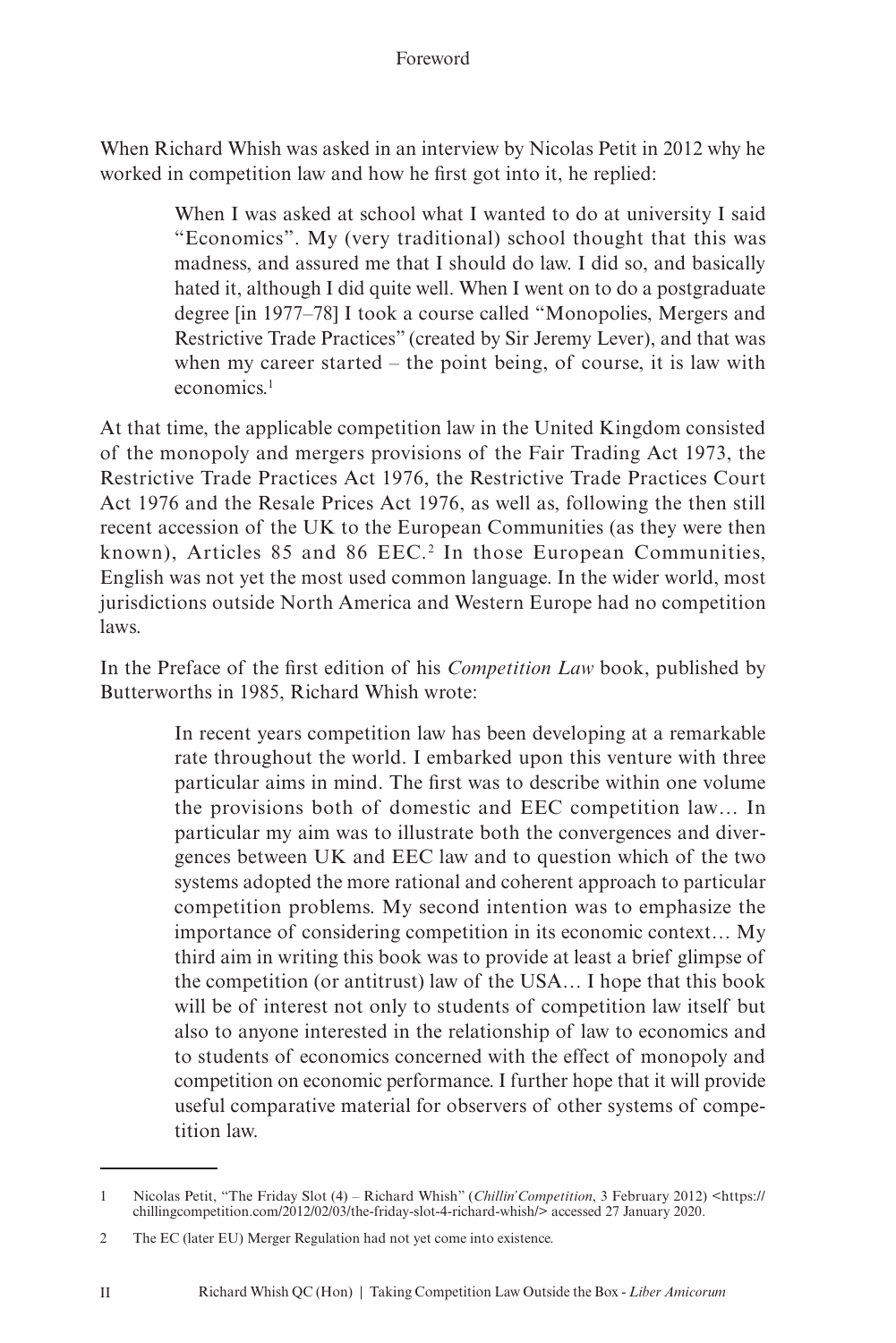In the 35 years since the first edition of Richard Whish's *Competition Law*, the competition law landscape in the United Kingdom, in Europe and in the wider world has changed enormously.

Regulation (EEC) No 4064/89 introduced merger control at EEC (later EC and now EU) level in September 1990. The Competition Act 1998 aligned UK domestic competition rules with EC competition law (then Articles 81 and 82 EC) in March 2000. This reform swept away in particular what Peter Freeman CBE QC (Hon) in this *Liber Amicorum* describes as the "peculiarly British system of control" of the Restrictive Trade Practices Act, which had taken up a significant part of the first three editions of Richard Whish's *Competition Law*. Regulation (EC) No 1/2003 decentralised the application of EC competition law in May 2004 and made the application of Articles 81 and 82 EC (now Articles 101 and 102 TFEU) mandatory for the competition authorities and courts of the EU Member States whenever they apply domestic competition law to agreements or practices falling within the scope of EU competition law. It also created the European Competition Network, which groups the European Commission and the competition authorities of the EU Member States.

The UK competition regime, however, never became a mere copy of the EU system. The UK system kept, in particular, an interesting specificity in its market investigations and merger control regimes, and the Enterprise Act 2002 added another two, the criminal cartel offence and company director disqualification orders.

In the same 35 years, the European Communities/European Union enlarged, taking in 18 new Member States from southern, northern and central and eastern Europe. In part as a result of this enlargement (of which the UK was always a strong proponent), English became the most used common language in EU circles generally, and in the EU competition law world in particular.

In the same period, competition law also spread around the globe. According to the latest count,<sup>3</sup> competition authorities exist today in no less than 139 jurisdictions. Most of these newer jurisdictions have chosen to follow the EU rather than the USA model.

In the words of Sir Peter Roth in this *Liber Amicorum*: as competition law has become global, so has Richard Whish.

Richard Whish's *Competition Law* book (written together with David Bailey since the seventh edition) has become the leading competition law book throughout the EU and in many parts of the world where EU competition law is followed as a model. Students from all over the world have come to London to be one of Richard Whish's students, and continue enrolling in King's College

<sup>3</sup> PaRR, Competition Authorities, Global Directory 2020.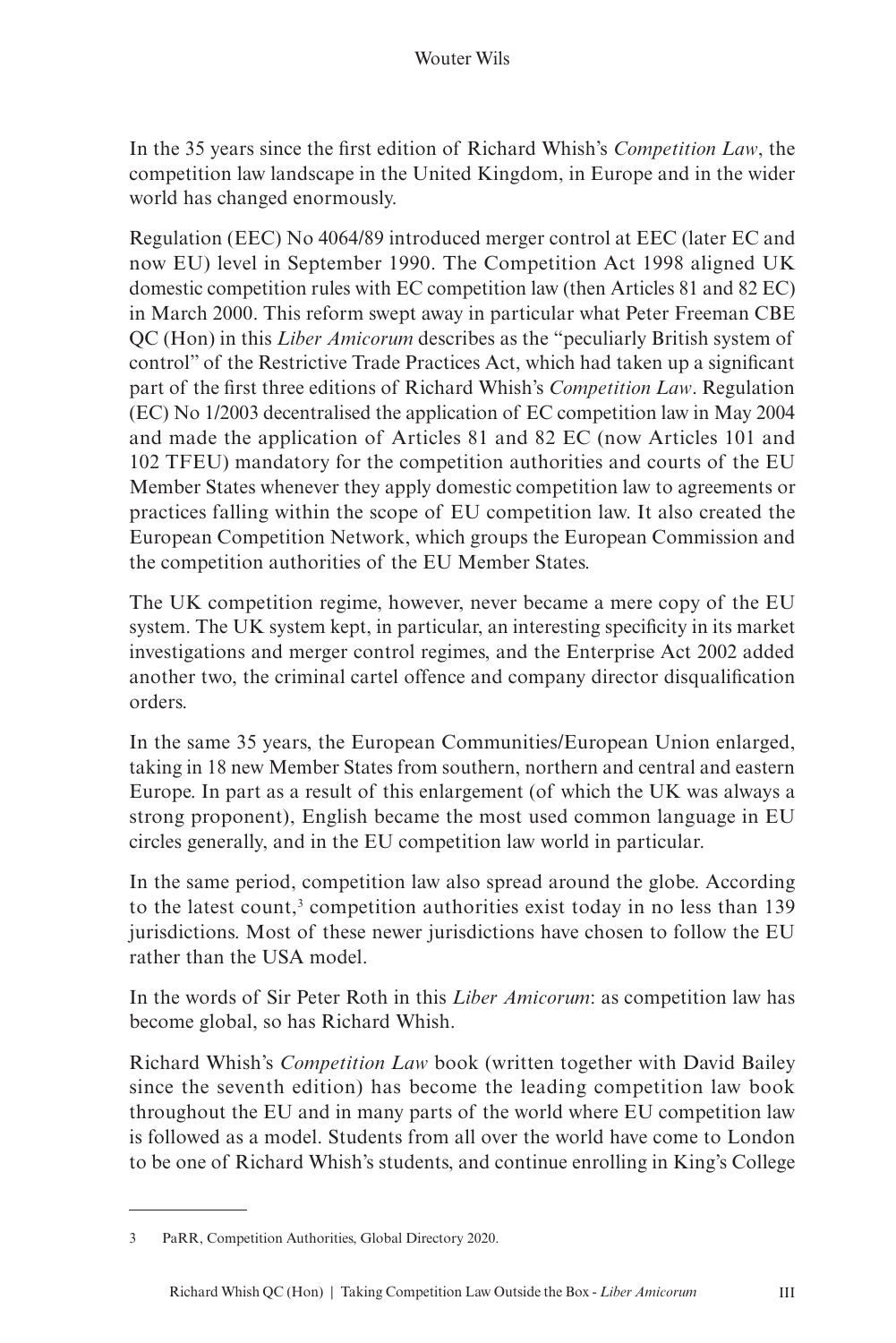London's distance-learning programme, which he created and continues to run. During the past 35 years, he has taught students from every Member State of the EU and the EEA. Competition authorities and conference organisers throughout Europe, and from South East Asia to Latin America invite him as their speaker of choice to learn about and discuss the latest developments in competition law and policy.

There are no doubt many ingredients to Richard's extraordinary global success. They include his exceptional capacity to synthesise complex issues and express them in clear and beautiful language, his boundless energy and curiosity, and his personal charm, sense of humour and capacity for friendship.

Richard loves his students, and his students love him. Many of his former students stay in contact with him. Many other competition lawyers and economists have also become his friends. Richard shares with many of them not only his interest in competition law and policy, but also his various other interests, ranging from gardening for conservation (his wonderful garden in Marshfield is devoted to trees, birds and butterflies) to music, and in particular the operas of two other famous Richards, Wagner and Strauss.

This *Liber Amicorum* truly is a book by friends, coming together from all over the world to honour an exceptional man.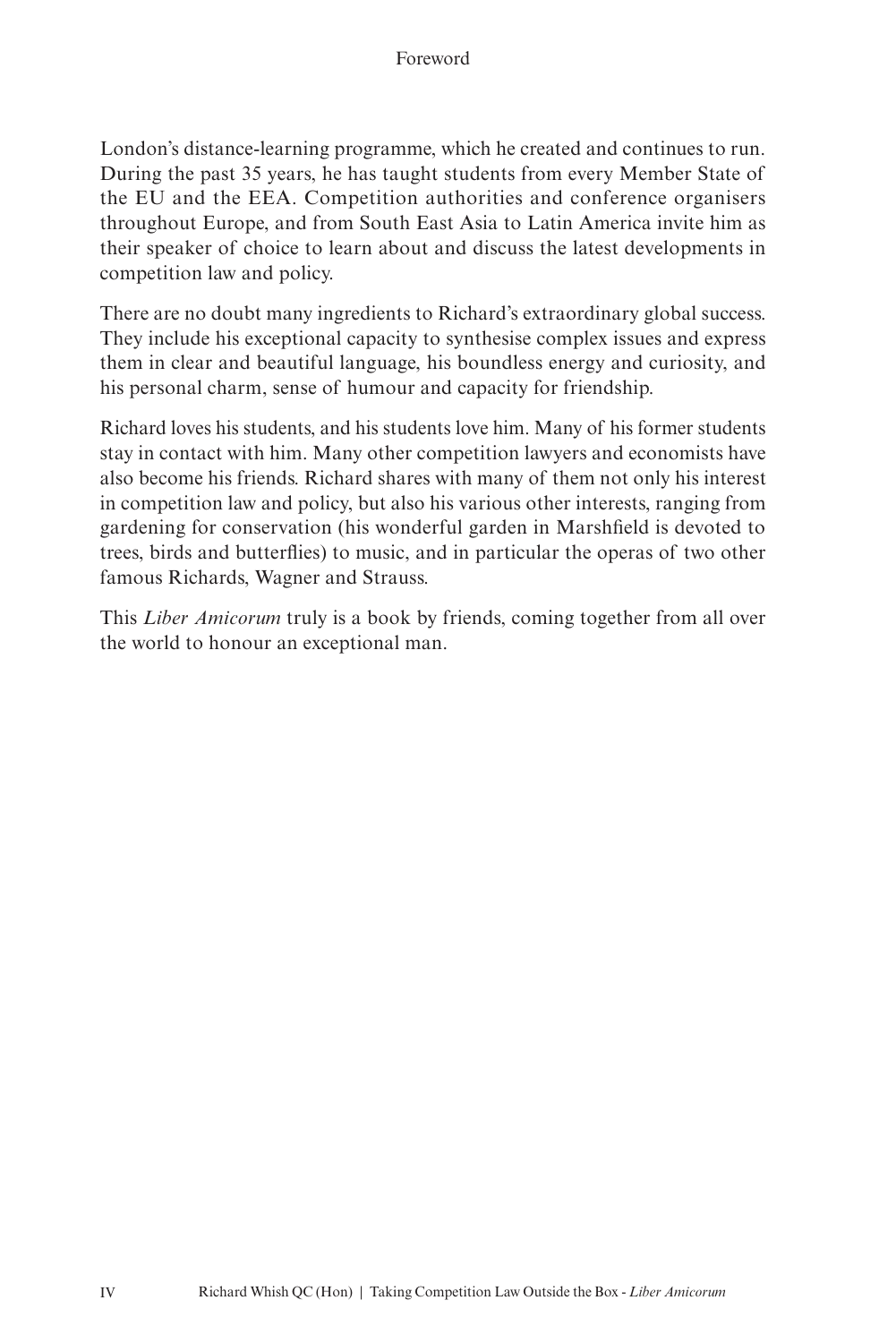## **Contributors**

**Avinash Amarnath** *Law Chambers of Avinash Amarnath*

**Andrea Appella** *Dickson Poon School of Law, King's College London*

**David Bailey** *Brick Court Chambers King's College London*

**Rachel Brandenburger** *University of Oxford Hogan Lovells US LLP*

**Christopher Brown** *Dickson Poon School of Law, King's College London*

**Paul Castlo** *Hogan Lovells International LLP*

**Carter Chim** *Denis Chang's Chambers The University of Hong Kong*

**Manish Das** *Dickson Poon School of Law King's College London*

**Miguel Sousa Ferro** *University of Lisbon Law School*

**Kyriakos Fountoukakos** *Herbert Smith Freehills*

**Peter Freeman** *Competition Appeal Tribunal*

**Mara Ghiorghies** *Baker McKenzie*

**Lip Hang Poh** *Baker & McKenzie.Wong & Leow*

**Massimiliano Kadar** *DG COMP King's College London*

**Šar nas Keserauskas** *Lithuanian Competition Council*

**Ilkka Leppihalme** *Dittmar & Indrenius*

**Munesh Mahtani** *ViaVan*

**Adrian Majumdar** *RBB Economics*

**Norman Manoim** *South African Competition Tribunal*

**Samantha Mobley** *Baker McKenzie*

**Matteo Montecchi** *King's Business School* **Okeoghene Odudu** *University of Cambridge*

**Burton Ong** *National University of Singapore*

**Harikumar Pillay** *Baker & McKenzie.Wong & Leow*

**Anne Riley** *Antitrust Consultant*

**Vivien Rose** *Royal Courts of Justice*

**Peter Roth** *Competition Appeal Tribunal*

**Han Li Toh** *State Courts of Singapore*

**Pablo Trevisán** *Comisión Nacional de Defensa de la Competencia*

**Andrea Usai** *DG COMP*

**Iestyn Williams** *RBB Economics*

**Mario Ybar** *Garrigues (Chile)*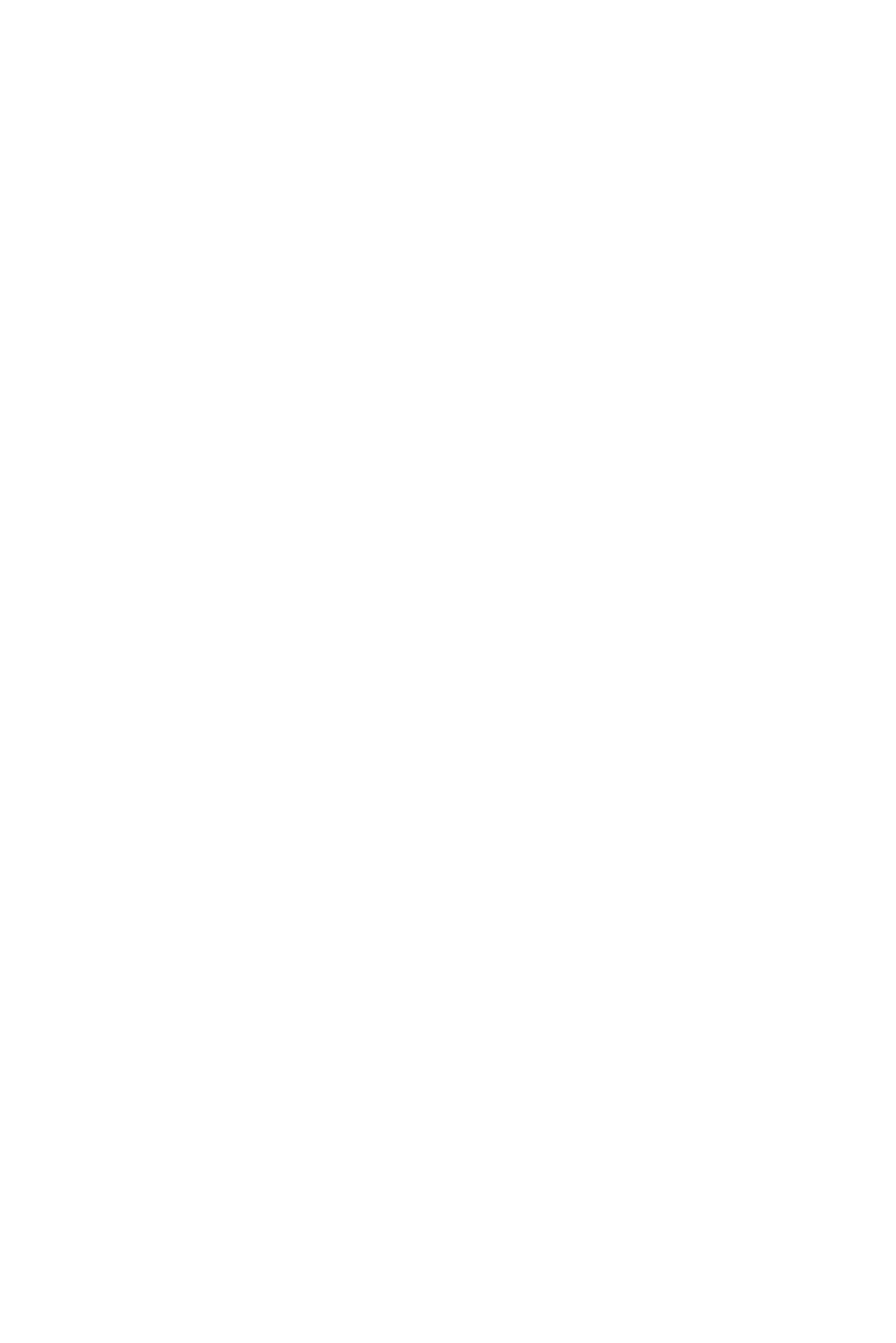# **Table of Contents**

|                                                                                                                                                           | $\mathbf I$  |
|-----------------------------------------------------------------------------------------------------------------------------------------------------------|--------------|
|                                                                                                                                                           | $\mathbf{V}$ |
|                                                                                                                                                           | <b>VII</b>   |
|                                                                                                                                                           | XI           |
| <b>Part I: Competition Policy</b>                                                                                                                         |              |
| Šarūnas Keserauskas                                                                                                                                       | 3            |
| Anchoring Competition Policy: Keep Consumer Welfare                                                                                                       | 17           |
| Adrian Majumdar and Iestyn Williams                                                                                                                       |              |
| Part II: Aspects of Article 101 and 102 TFEU                                                                                                              |              |
| Luxury Goods: The Right to Selective Distribution Strategies?<br>Reflections on the European Competition Framework<br>Andrea Appella and Matteo Montecchi | 37           |
| David Bailey                                                                                                                                              | 53           |
| The Standard and Burden of Proof, and the Delineation<br>Carter Chim                                                                                      | 75           |
| Article 102 TFEU and Efficiency Pleas: A "Fact-Check"<br>Massimiliano Kadar                                                                               | 89           |
| Okeoghene Odudu                                                                                                                                           | 101          |
| Allocating Anti-Competitive Agreements to the "Object Box":<br><b>Burton Ong</b>                                                                          | 121          |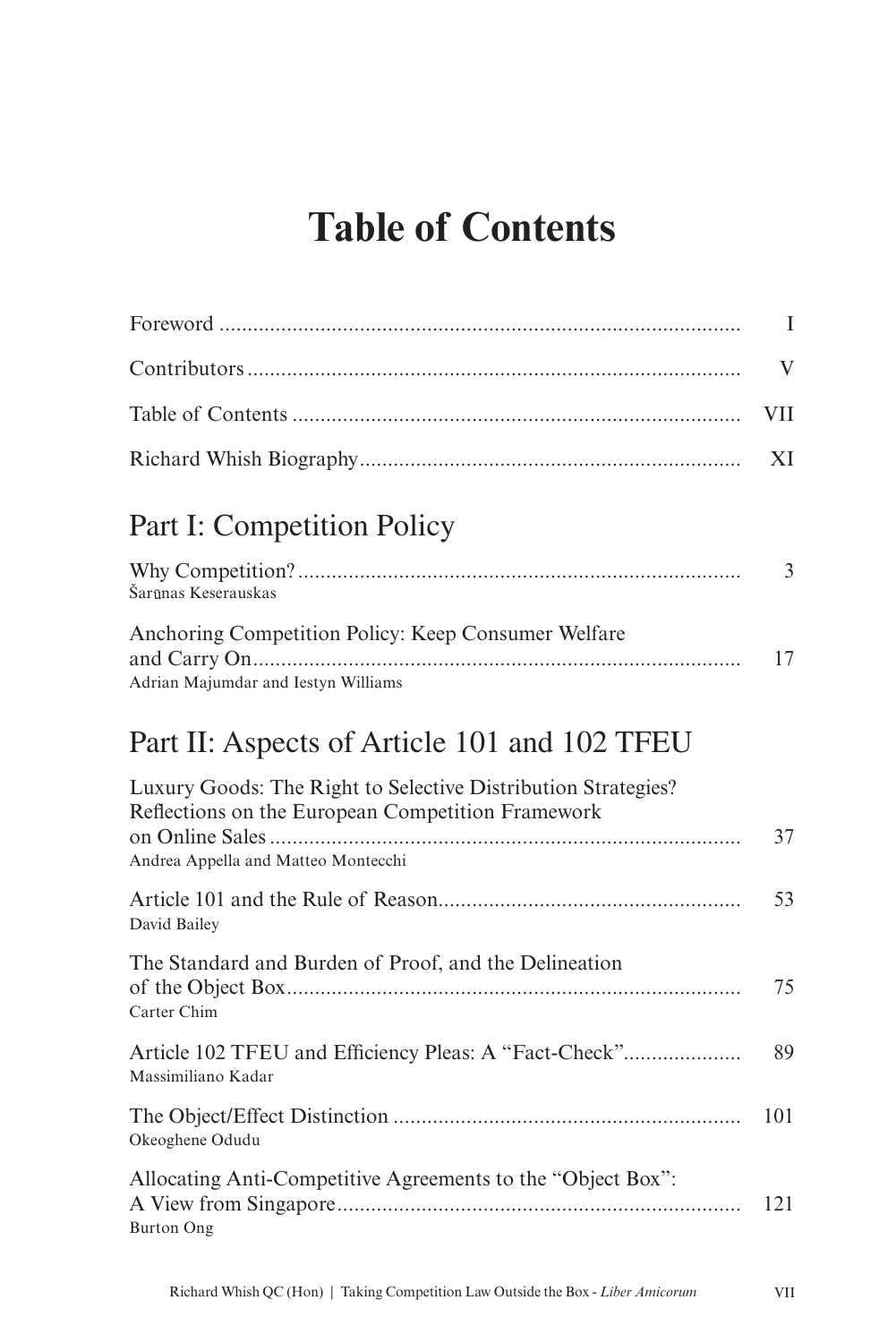| Abuse of Collective Dominance: Pushing (While Narrowing) |     |
|----------------------------------------------------------|-----|
|                                                          | 141 |
| Mario Ybar                                               |     |

### Part III: Procedure

| Access to File and the Protection of Confidential Information  163<br>Munesh R. Mahtani |  |
|-----------------------------------------------------------------------------------------|--|
| Samantha Mobley and Mara Ghiorghies                                                     |  |
| Anne Riley                                                                              |  |

### Part IV: Regulation and Enforcement

| Rachel Brandenburger and Paul Castlo                                                         | 229  |
|----------------------------------------------------------------------------------------------|------|
| Why Design Matters to the Success of Competition Agencies<br>Norman Manoim                   | 253  |
| Independence in the Enforcement of EU Competition Law:<br>Miguel Sousa Ferro                 | 2.71 |
| Sir Peter Roth                                                                               | 287  |
| The Competition Appeal Tribunal's "Merits" Jurisdiction:<br>Christopher Brown and Manish Das | 301  |
| The Restrictive Trade Practices Acts – An Appreciation<br>Peter Freeman                      | 321  |

### Part V: Case Studies

| Economic Continuity of Liability in Antitrust Damages –                                          |     |
|--------------------------------------------------------------------------------------------------|-----|
|                                                                                                  | 339 |
| Ilkka Leppihalme                                                                                 |     |
| Excess Baggage? – <i>Airfreight</i> 's Varied Contribution<br>The Right Hon Dame Vivien Rose DBE | 365 |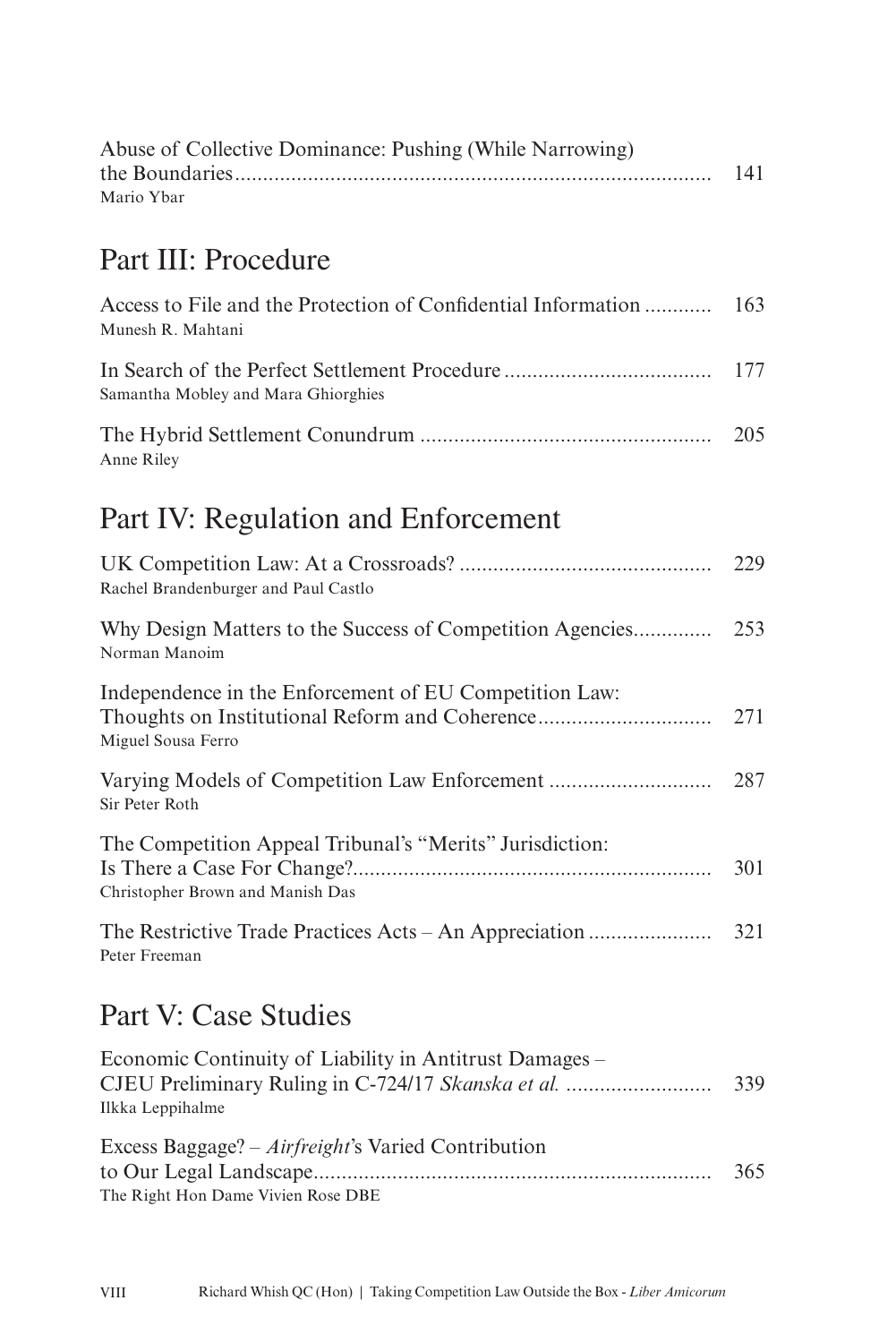| The Ernst & Young Judgment and Gun-Jumping in EU Merger Control: |     |
|------------------------------------------------------------------|-----|
| Towards a Consistent Enforcement Trend of Gun-Jumping Cases?     | 385 |
| Kyriakos Fountoukakos                                            |     |
| The Commission's Merger Practice and New and E-Mobility:         |     |
| A Case Study: the <i>Daimler / BMW / Car Sharing JV</i> merger   | 403 |
| Andrea Usai                                                      |     |

### Part VI: International Perspectives

| A Fine Mess: A Review of India's Fining Jurisprudence<br>Avinash B. Amarnath                                | 415 |
|-------------------------------------------------------------------------------------------------------------|-----|
| Competition Advocacy in Singapore's Competition Law Regime 435<br>Harikumar Sukumar Pillay and Lip Hang Poh |     |
| Unlocking Constitutional Fundamentals of Argentine<br>Pablo Trevisán                                        | 451 |
| A Multi-Faceted Approach for Competition Issues in the Digital Era  471<br>Han Li Toh                       |     |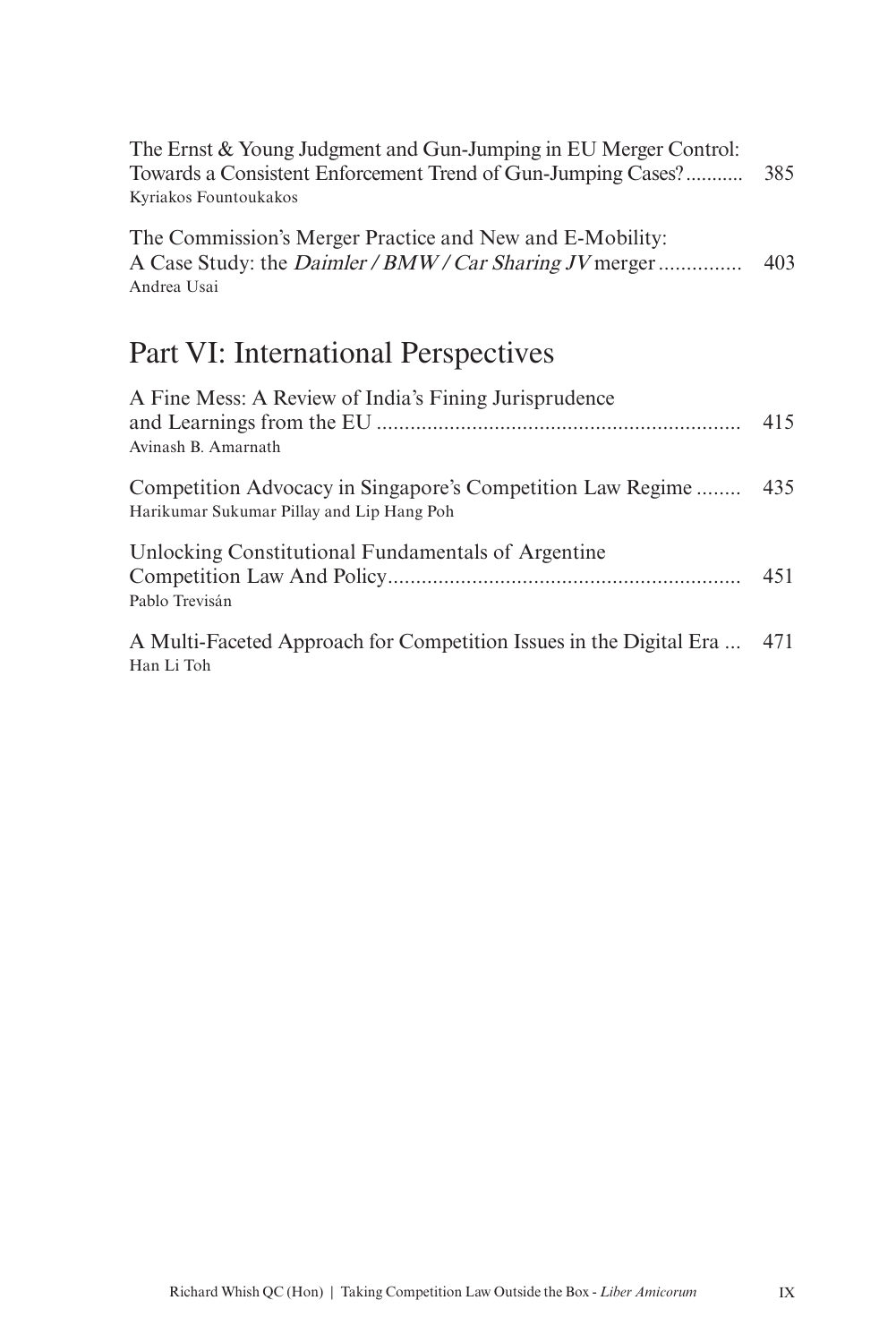### **Independence in the enforcement of EU Competition Law: thoughts on institutional reform and coherence**

Miguel Sousa Ferro $<sup>1</sup>$ </sup>

Abstract: *This paper continues the long-standing discussion about the need for independence in the public enforcement of EU Competition Law, placing it against the backdrop of the innovations of the ECN+ Directive in this regard, which have introduced a double standard for the national and EU level. It is argued that the importance and suitability of independence has been overestimated, and that the need for political decisions in certain steps of the enforcement of competition law, subject to democratic control, has been underestimated. It proposes a model for institutional reform which involves the creation of a European Competition Agency, with the Commission being relegated to the exercise of a political veto over certain matters.*

### **I. Introduction**

The first time I saw Professor Whish, he was literally smelling the roses in the College of Europe Bruges campus. While I was privileged to learn Competition Law from many professors, with very different backgrounds and approaches, Richard Whish will always hold a special place in my heart. It is, thus, a pleasure and a privilege to contribute to this *Liber Amicorum*.

The most important lesson I learned from Professor Whish was to take several steps back from the Law and look at it in the framework of its underlying objectives and policy. While details matter, it is crucial to take an overall look at the Law with a critical eye, to ask why, and then to assess the results in light of the answer.

In honour of this lesson, I have chosen to dedicate this paper to a topic which has been at the very top of many of the ongoing hot debates in EU Competition Law, while seldom being explicitly mentioned.

As far as EU Competition Law is concerned, these are troubled times we live in. DG Competition is accused of using State Aid rules to invade the sovereignty of Member States and harmonizing national tax laws. It is accused of pursuing a political agenda in several important transatlantic cases, and of distorting Antitrust Law to pursue goals outside the realm of competition policy. Some Member States openly discuss revising EU Law to allow for political intervention overriding Commission decisions, with a view to preferring the creation of European champions over the protection of competition. Soon after being elected, the new Commission President made it known that she would like to see market definitions changed, namely to allow for the same result.

The backdrop to these issues is the discussion about whether Competition Law should be applied by an independent authority focused on a technical assessment of compliance with competition rules alone, or if it should be applied, or subject to override, by a political body, which may weigh other concerns and decide to favour other objectives.

<sup>1</sup> Professor at University of Lisbon Law School and Universidade Europeia (Lisbon). Managing Partner at Sousa Ferro & Associados. Email: [miguelferro@fd.ulisboa.pt.](mailto:miguelferro@fd.ulisboa.pt)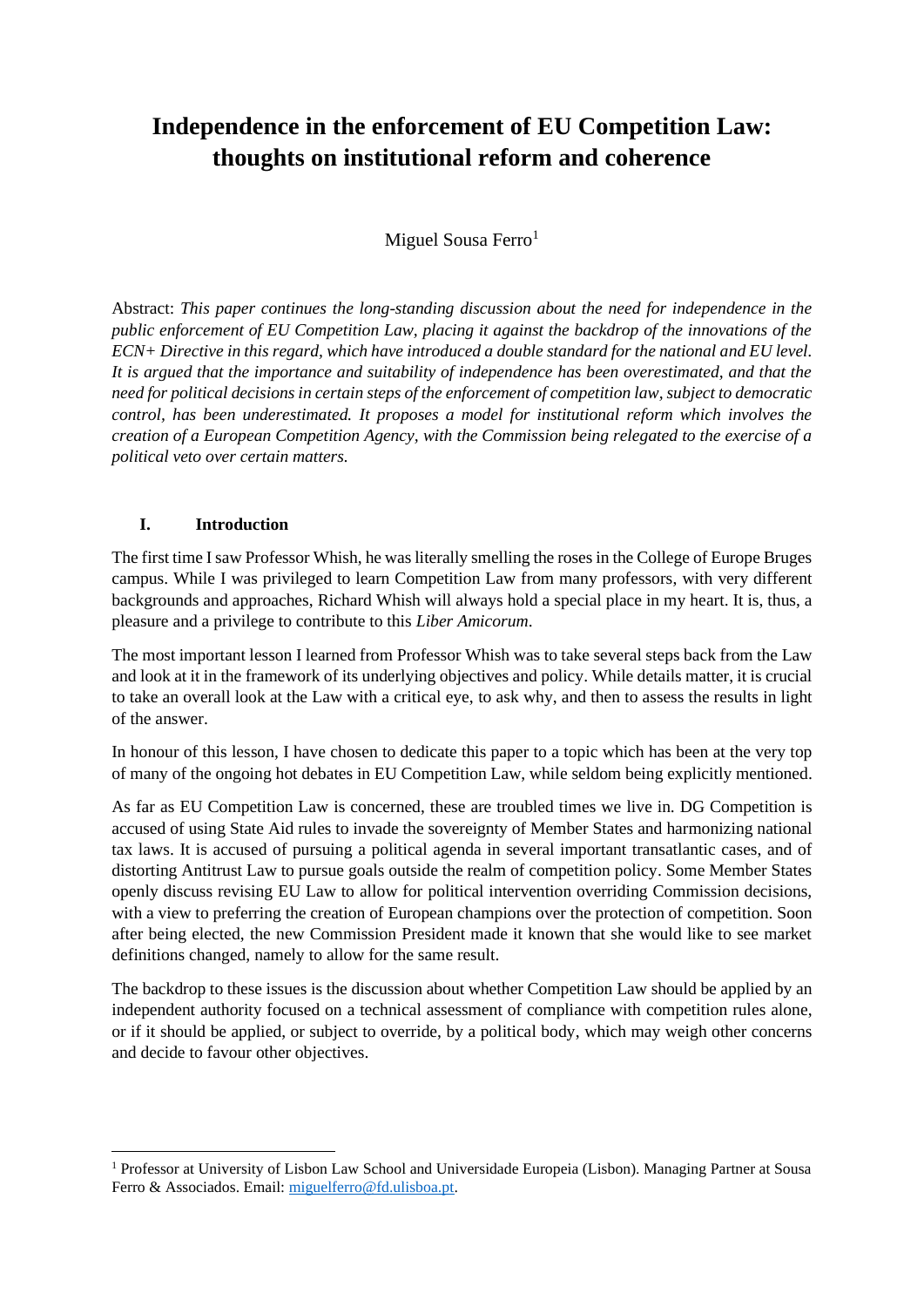But it's important not to forget the past. There is nothing new about this debate. The idea of an independent European Competition Authority (or European Cartel Office) has been around since the very beginning. High-profile cases periodically bring the issue back to the forefront, but it's never gone.

Following the adoption of the ECN+ Directive, this issue has gained a new level of complexity. We are now living with an institutionalized double standard when it comes to the independence of public enforcers of EU Competition Law at EU and at MS level. The EU Commission, Council and Parliament have agreed that it is fundamental for Arts. 101 and 102 TFEU to be applied by NCAs whose independence from politics is assured, but have no problem with the same rules being applied, at EU level, by a political body.

This paper is written in essay style. I have taken the liberty of taking several steps back and then loosening the reigns of thought. I was surprised where the process took me, and am sharing what follows in the spirit of provocation and intellectual debate. I perceive the ideas expressed herein as the beginning of a reflection, rather than its end.

### **II. What does it mean to be independent?**

The European Union has imposed, in primary and secondary law, obligations of independence on national authorities entrusted with applying EU rules relating namely to banking, data protection, energy, telecommunications, railway, nuclear and radiological protection.<sup>2</sup> Throughout the years, this legislation has systematically evolved in the direction of greater densification of the requirements of independence. There is also significant case-law interpreting such requirements.<sup>3</sup> Antitrust is the latest area to see such obligations imposed.<sup>4</sup>

Accordingly, an ensemble view of the EU legal order provides a relatively clear picture of what the EU legislator and the Court consider necessary in order to ensure independence in the enforcement of complex bodies of technical rules. And these fit into three standard pillars:

- (i) Appointment and terms of office of Head / Board (partly applicable also to staff):
	- a) appointed according to clear and transparent rules;
	- b) appointed from persons meeting conditions of suitability and independence;

<sup>2</sup> See, e.g.: articles 131 and 282(3) TFEU and article 7 of Protocol No. 4; articles 39 TEU and 16(2) TFEU and article 8(3) CFREU; Regulation (EU) 2016/679 of the European Parliament and of the Council of 27 April 2016 on the protection of natural persons with regard to the processing of personal data and on the free movement of such data, articles 51 to 54; Directive (EU) 2019/944 of the European Parliament and of the Council of 5 June 2019 on common rules for the internal market for electricity, article 57; Directive (EU) 2018/1972 of the European Parliament and of the Council of 11 December 2018 establishing the European Electronic Communications Code, articles 6 to 9; Directive 2012/34 of the European Parliament and of the Council of 21 November 2012 establishing a single European railway area, article 55; Council Directive 2011/70/Euratom of 19 July 2011 establishing a Community framework for the responsible and safe management of spent fuel and radioactive waste, article 6; Council Directive 2009/71/Euratom of 25 June 2009 establishing a Community framework for the nuclear safety of nuclear installations, article 5; Council Directive 2013/59/Euratom of 5 December 2013 laying down basic safety standards for protection against the dangers arising from exposure to ionising radiation, article 76; For a more detailed analysis, see: SOUSA FERRO, M., "Institutional Design of National Competition Authorities: EU Requirements", (2018) 13(2) *Competition Law Review* 109.

<sup>3</sup> See, e.g.: Case C-82/07 CMT EU:C:2008:143; Case C-389/08 Base EU:C:2010:584; Case C-614/10 Commission v Austria EU:C:2012:631; Case C-518/07 Commission v Germany EU:C:2010:125; Case C-288/12 Commission v Hungary EU:C:2014:237; Case C-85/14 KPN EU:C:2015:610; Case C‑362/14 Schrems EU:C:2015:650; Case C-240/15 ISTAT EU:C:2016:608; Case C-424/15 Garai and Almendros EU:C:2016:780; Case C-560/15 Europa Way EU:C:2017:593.

<sup>4</sup> Directive (EU) 2019/1 of the European Parliament and of the Council of 11 December 2018 to empower the competition authorities of the Member States to be more effective enforcers and to ensure the proper functioning of the internal market, articles 4 and 5.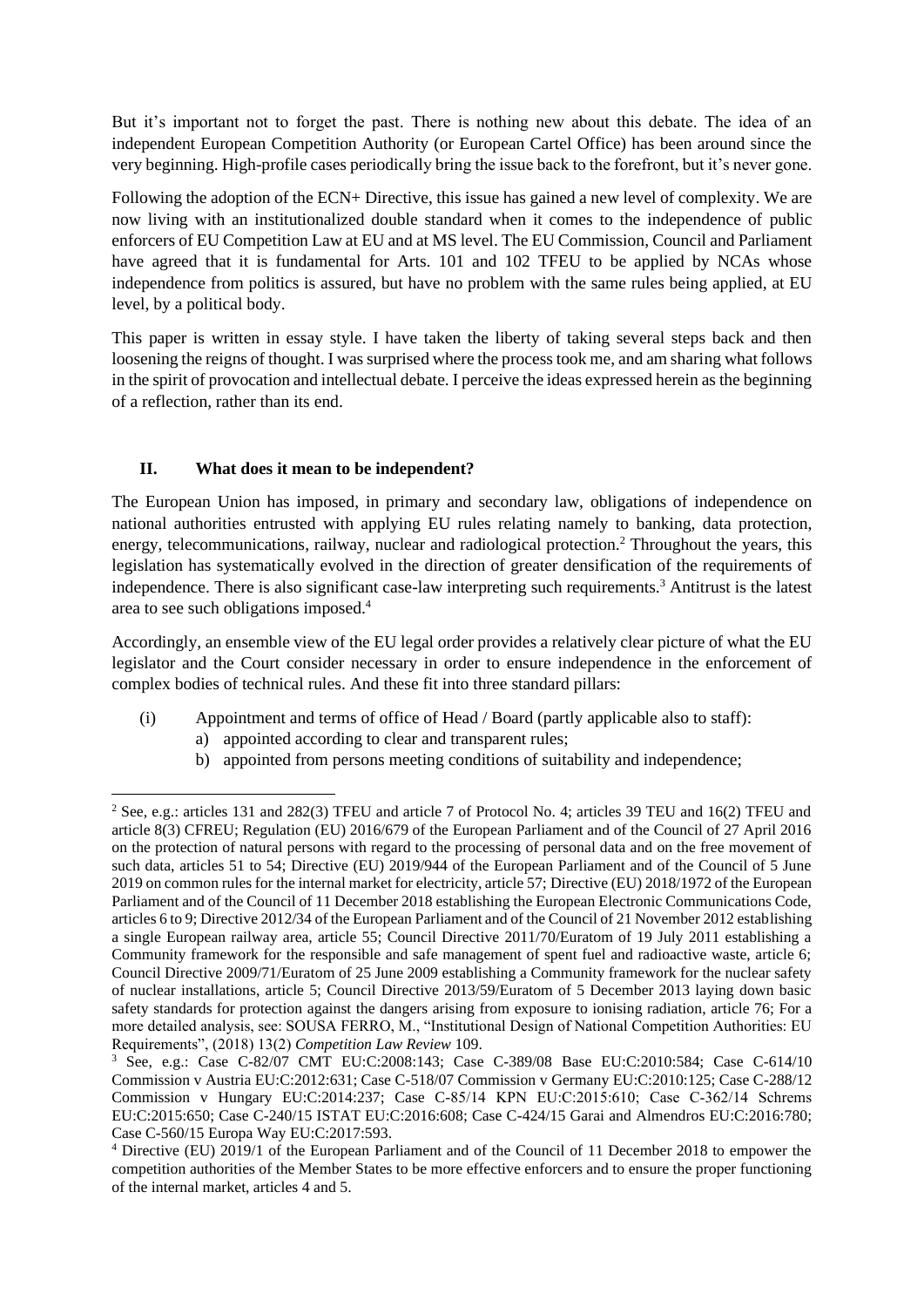- c) appointed for a certain length of term, non-renewable or with limited renewability;
- d) guarantees against dismissal except in certain pre-defined cases of serious misconduct;
- e) must act independently / impartially;
- f) must be subject to an incompatibility regime, including a cooling-off period;
- (ii) Resources:
	- a) must have adequate financial and human resources;
	- b) must have separate annual budget, made public;
	- c) must have legal powers necessary to effectively pursue its mission;
- (iii) Power of political bodies to interfere with activities:
	- a) must be legally separate and functionally independent from other public or private entities, in particular regulated entities;
	- b) must not seek or take instructions from any other body in relation to regulatory tasks (but may be subject to general policy guidelines and to some degree of supervision);
	- c) must not be subject to suspension or overturning of decisions by any authority, other than independent appeal bodies or judicial review.

It is a well-known shortcoming of assessments of independence that they tend to focus exclusively on formal factors, such as those listed above, whereas "there may well be a dissonance between formal and actual independence"<sup>5</sup>, and "informal or de facto independence is also very important, and probably even more important"<sup>6</sup>. Factual independence is infamously difficult to measure, being largely dependent on subjective perceptions, and it would be overly ambitious to attempt to discuss it in this short paper in a systematic way. But specific instances and anecdotes may provide some clues, at the very least, as to the degree of potential variations of factual independence. In any case, since the ECN+ Directive has only imposed obligations of formal independence, the relevance of this discussion, in the present context, is diminished. Furthermore, a discussion of factual independence may be wholly displaced when the head of the agency is him/herself a member of the executive political body.

### **III. Why should a competition authority be independent?**

The ECN+ Directive pursues the objective of ensuring that NCAs have, *inter alia*, guarantees of independence, and deems these guarantees "essential" to the effective and uniform application of Articles 101 and 102 TFEU.<sup>7</sup> According to the EU legislator, guarantees of independence are "necessary" for NCAs "to be able to enforce Union competition rules effectively", and to ensure that undertakings engaging in anticompetitive practices are not faced with "very different outcomes" depending on the authority handling the case.<sup>8</sup> The Directive focuses on the "operational independence" of the "authorities, their heads, staff and those who take decisions".<sup>9</sup>

The Directive doesn't actually explain why independence is deemed essential to ensure effective and uniform application of Articles 101 and 102 TFEU. But one does find some explanations in other EU legislation requiring independent regulators. In the Electronic Communications sector, for example, it is stated that independence is required "to ensure the imperviousness of its head and members to external pressure" and to avoid the "risk of regulatory capture".<sup>10</sup>

<sup>5</sup> MONTI, G., "Independence, interdependence and legitimacy: the EU Commission, national competition authorities, and the European competition network", *EUI Working Paper Law 2014/01*, 2014, p. 4.

<sup>6</sup> GILARDI, F. "The Formal Independence of Regulators: A Comparison of 17 Countries and 7 Sectors", (2005) 11(4) *Swiss Political Science Review* 139, at 157.

<sup>7</sup> ECN+ Directive, article 1(1) and recitals 3, 8 and 10.

<sup>8</sup> ECN+ Directive, recital 5.

<sup>9</sup> ECN+ Directive, recital 18.

<sup>10</sup> Directive (EU) 2018/1972, recital 38.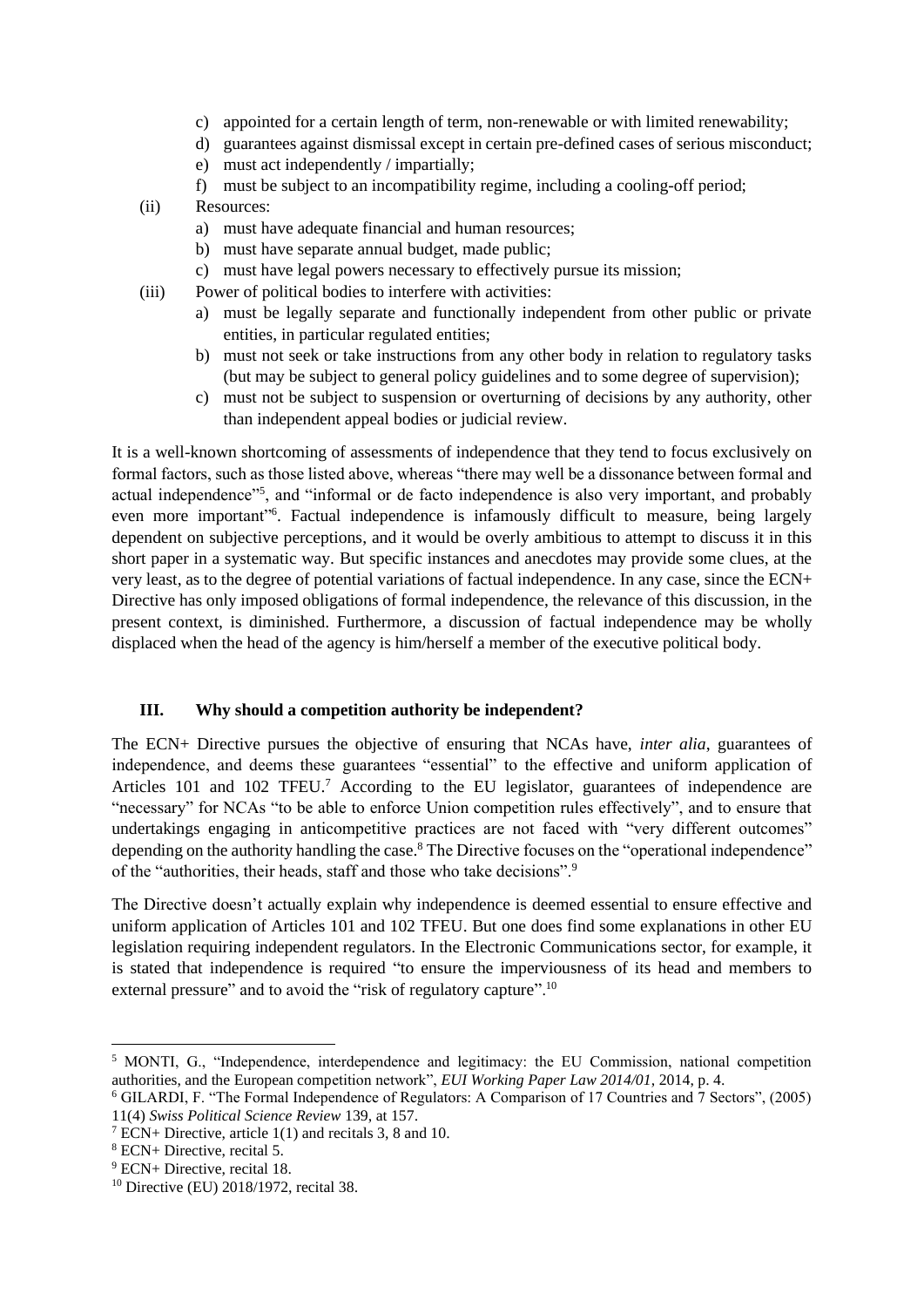In my view, the "independence" of regulators, as it is foreseen in EU Law (see previous section), is meant to ensure the non-distortion of decisions by private interests, and the non-distortion of decisions by public interests other than those legitimately pursued when applying the law in question. Instrumentally to these objectives, it is also necessary to ensure efficiency and effectiveness (the law should be applied by technically capable and knowledgeable bodies, with an adequate level of human and financial resources) and to promote public trust in compliance with the rule of law, namely through transparency, accountability and judicial review.

Political science seems to tend to look at the decision to establish independent regulators as a way of improving the credibility of regulatory commitments and to combat political uncertainty resulting from changes in political leaders. These two objectives are seen as a means to an end: fostering trust, private investment and economic growth.<sup>11</sup>

It is uncontroversial that rules must be in place to ensure insulation from private interests. However, this concern is not specific to independent regulatory agencies. Any public body must be insulated from undue influence of private interests. This is what conflict of interests, incompatibility and corruption rules are all about. While independent regulators tend to be subject to more stringent rules aimed at pursuing this goal – particularly a cooling-off period –, there is nothing to prevent the same requirements being imposed on politicians and public servants in non-independent bodies.

Thus, I argue, it is at the level of the insulation from other public interests that one finds the real roots of a possible need for independence of competition authorities. But, if this is so, we must consider what are the public interests that should be pursued and taken into account by competition authorities, so that we can then determine, by exclusion, what are the other public interests which they must be insulated from.

To move forward in this analysis, we should distinguish the different branches of Competition Law. Since NCAs are not empowered to apply EU merger control or State aid rules, it is only natural that the ECN+ Directive only requires MS to impose independence when it comes to NCAs applying Articles 101 and 102 TFEU. But this does not necessarily mean that the reasons which may justify imposing independence when applying antitrust rules are not present when applying merger control or State aid rules.

### (i) Antitrust

Shying away from the endless debates about the purposes and objectives of Competition Law, allow me to simplify and say that, fundamentally, Antitrust Law is concerned with protecting competition on the market, preventing distortions of competitive behavior deriving from collusive practices and exclusionary or exploitative abuse of market power, on the assumption that such behaviors have a negative impact on consumer welfare and/or on a fair distribution of total welfare.

But this is not all. Articles 101 and 102 TFEU have always been about more than protecting competition on the market. EU Competition Law was created (also) as a tool for the promotion and protection of the internal market. The history of the enforcement of these provisions by the Commission is littered with examples of priority-setting and uses of Articles 101 and 102 TFEU which are best understood in light of the objective of eliminating barriers to parallel trade and defending the proper functioning of the internal market. When MS agreed to establish an internal market, they did so, namely, after having agreed that a system would be put in place to prevent anticompetitive practices from disrupting that market and artificially giving the companies of one MS advantages over others.

<sup>&</sup>lt;sup>11</sup> See: GILARDI, F. "The Formal Independence of Regulators: A Comparison of 17 Countries and 7 Sectors", (2005) 11(4) *Swiss Political Science Review* 139.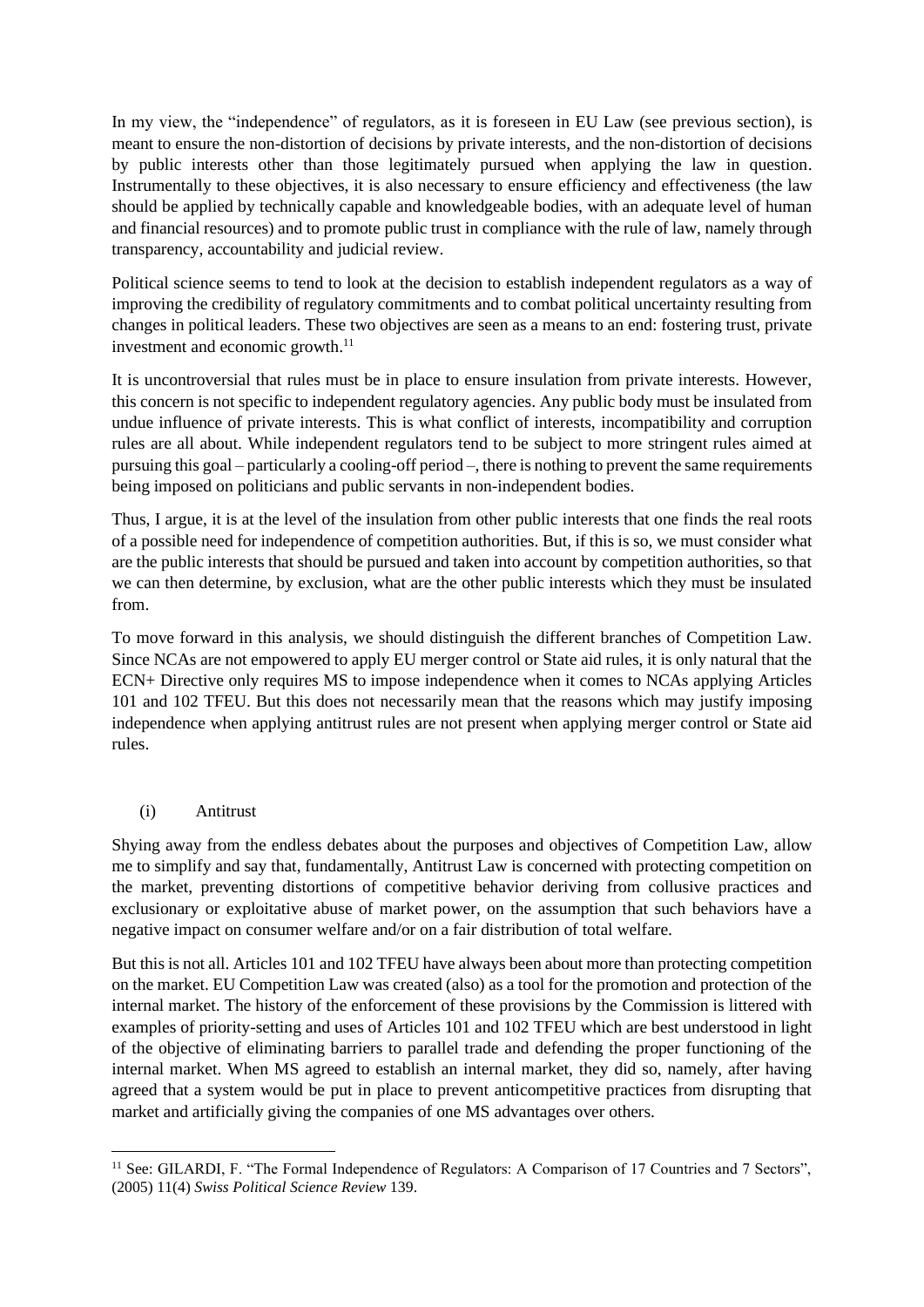When the Commission and the NCAs apply Articles 101 and 102 TFEU, they are not only enforcers of undistorted competition on the relevant markets, they are guardians and promoters of the EU internal market. This is relevant when defining which cases to pursue. But it is also relevant when interpreting those provisions (for the administrative authorities and the courts). It explains why imaginative interpretations may sometimes be arrived at, such as identifying agreements in the presence of apparently unilateral behavior by a non-dominant undertaking and then fining only one of the sides of the "agreement".

It is often assumed that competition authorities should be insulated from all other concerns and interests. And, indeed, it is easy to see how entrusting the enforcement of these rules to an institution which does not pursue strictly competitive and economic concerns can be problematic. It can lead to Antitrust (and merger control and State aid rules) being used as a political or diplomatic weapon, or distorted to pursue a policy agenda alien to competition.

But there is a significant degree of oversimplification in the defense of insulation.

Antitrust Law requires competition authorities (and courts, in both public and private enforcement) to take into account many other policy concerns beyond those mentioned above. And these other policy concerns may override the protection of competition and of the internal market.

First, in an approach akin to the American rule of reason, both Articles 101(3) and 102 TFEU (the latter, via case-law) call for an economic balance test. Even if an agreement is deemed to restrict competition, or if an undertaking is deemed to be abusing its dominance, the behavior will be lawful if its positive economic impact supersedes its negative economic impact. Article 101(3) provides as examples of positive impact the improvement of the production or distribution of goods and the promotion of technical or economic progress. Note the important contrast with block exemption Regulations, which are limited to competitive assessments.

This means that competition authorities cannot be exclusively concerned with protecting competition and the internal market. Even if competition is restricted, and cross-border trade is limited, this may be justified by other economic concerns. Subject to control of proportionality, an anticompetitive agreement might, for example, be justified by the desire to achieve a faster roll-out of a new technology or quicker creation of an infrastructure which will benefit the economy as a whole, including consumers.

Second, under the Wouters case-law<sup>12</sup> (and, to some extent, arguably already in the balance test mentioned above), just like the prohibitions of internal market restrictions may be set aside by various other concerns, and just like it is often necessary to weigh conflicting constitutional principles and decide which should win out, so too the goal of protecting competition is not an absolute, supreme value. There are many other public policy concerns (security, health, environment, justice…) which can act as overriding general principles.

In other words, competition authorities (and courts) cannot apply Antitrust rules without taking into account and weighing a vast range of public policies, going far beyond the realm of competition. Virtually every other public policy may, potentially, override competitive concerns and require a competition authority not to deem an anticompetitive practice to be illegal. And arriving at these decisions in specific cases requires complex, non-economic decisions, of a fundamentally political nature, often going to the core of one's understanding of a society's priorities and goals.

This begs the question: is it really necessary, or indeed advisable, for competition authorities to be independent? Should a technical body, subject to very limited democratic control, be entrusted with weighing such a wide range of public policies and deciding what is in the best overall interest of the country and/or Union? As noted by Giorgio MONTI, we shouldn't be "too simplistic, for it will be

<sup>12</sup> Case C-309/99 Wouters EU:C:2002:98.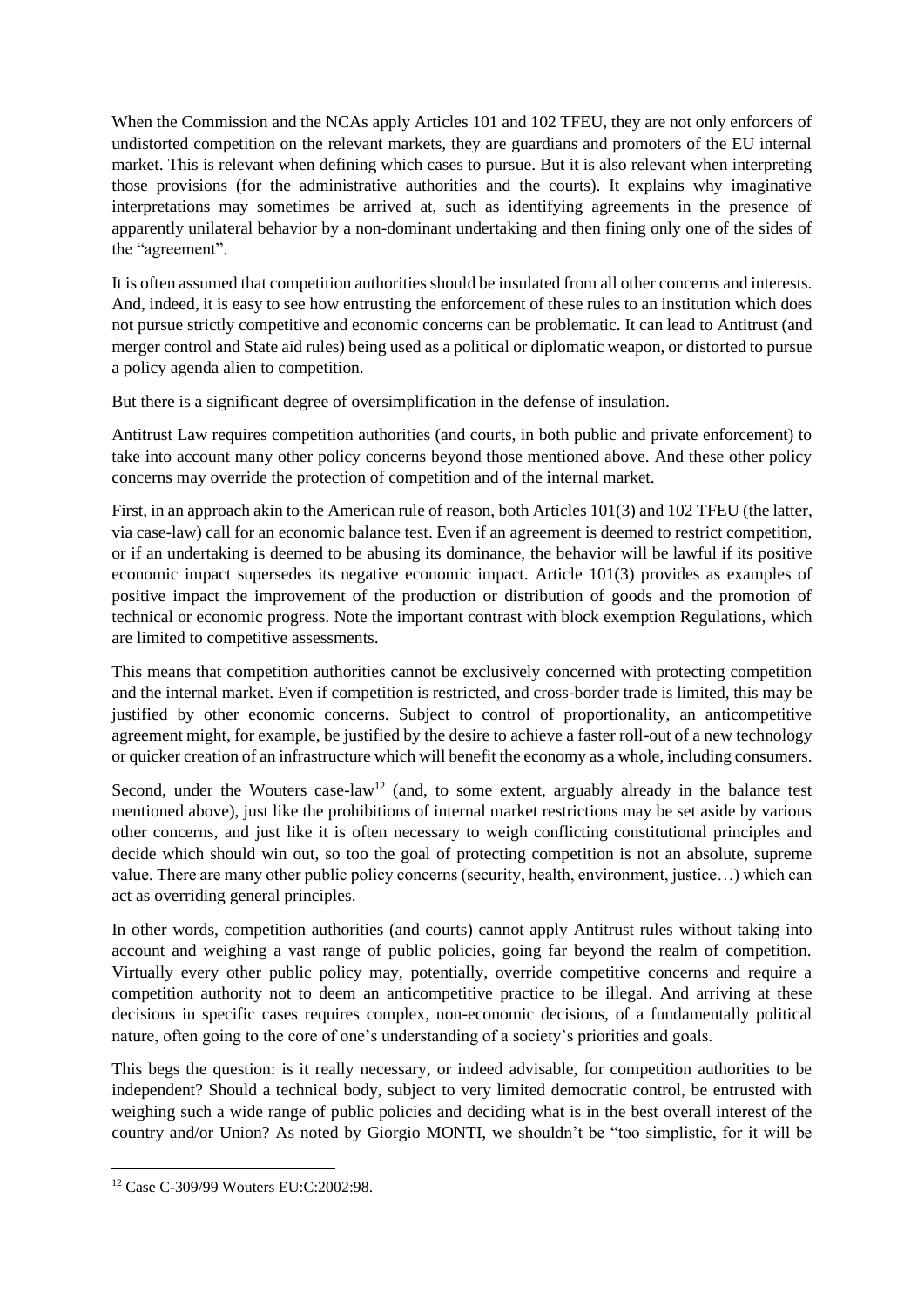obvious that the authority will have to make decisions based on how the firms' actions affect the various interests at play and it is tricky to see *ex ante* how an independent agency should be the best placed body to trade off divergent interests".<sup>13</sup>

There is certainly a clear case for why an independent competition authority is better suited to establish the existence of anticompetitive practices, exclusively on the basis of competitive and internal market concerns, in a way which fosters trust and confidence. Insulation from political bodies reduces the temptation to distort the interpretation of the law or the analysis of the facts to fit a certain outcome which would better meet non-competitive concerns. But something analogous can be said of virtually every area of the law. It would surely be easier to trust that rule of law will be complied with if an independent authority were called to apply tax law, environmental law, urbanism law, etc. This, I think, is the main frailty of any attempt to justify the need for independence. If we follow the logic through, we would conclude that independence would be better for the large majority of enforcement bodies.

I agree that there are good reasons to have an independent competition authority decide on issues which only require the analysis of competitive and internal market concerns. But I would also tend to say the same about many other areas, where the same model is seldom proposed and almost never seriously discussed. And I am unable to justify the differentiation. The difference cannot be found simply in the need to ensure effectiveness and uniformity of EU Law, because then the same requirement would apply whenever national administrations were called on to apply any other rules of EU Law. The rules on free movement of EU citizens, for example, would surely be more rigorously and uniformly applied if the national bodies entrusted with their enforcement were not also pursuing political concerns associated to the implementation of a national immigration policy, maximization of national tax revenues or reduction of social security expenditure.

And what about the part of competition law which goes beyond competitive and internal market concerns? No democratic polity can live entirely comfortable with the idea of delegating potentially crucial political decisions onto a body insulated from democratic control. This may, to some extent, be unavoidable due to the inevitable role of courts. But it needn't be so when it comes to administrative authorities.

The enforcement of competition law may indeed involve crucial political decisions, which arise (only) when applying exceptions to the restrictive rules. Accordingly, political control over decisions may be justifiable when non-competitive concerns are in question. This may be exercised through negative control. Thus, an "appeal" to a political body may be foreseen, as is already possible in merger control in various MS and, to a smaller degree, in State aid at EU level.

In the decentralized system for the enforcement of EU competition law, this raises the problem that, in order to protect the effectiveness and uniformity of EU Law, this appellate political body would have to be an EU institution. This would require a rethinking of the relationship between NCAs and the European Commission.

If one allows political control over a  $2<sup>nd</sup>$  phase of enforcement (exceptions), the impact and usefulness of independence in the 1st phase of enforcement is reduced. But it doesn't disappear, by far. Indeed, the political vetoes foreseen in EU and national competition law are exercised extremely seldom. It is politically costly and risky for politicians to contradict an independent regulator, especially if it is held in high esteem. Generally, this effect may ensure a high threshold for overriding political concerns, justifying the overruling of the independent competition authority.

<sup>&</sup>lt;sup>13</sup> MONTI, G., "Independence, interdependence and legitimacy: the EU Commission, national competition authorities, and the European competition network", *EUI Working Paper Law 2014/01*, 2014, p. 2.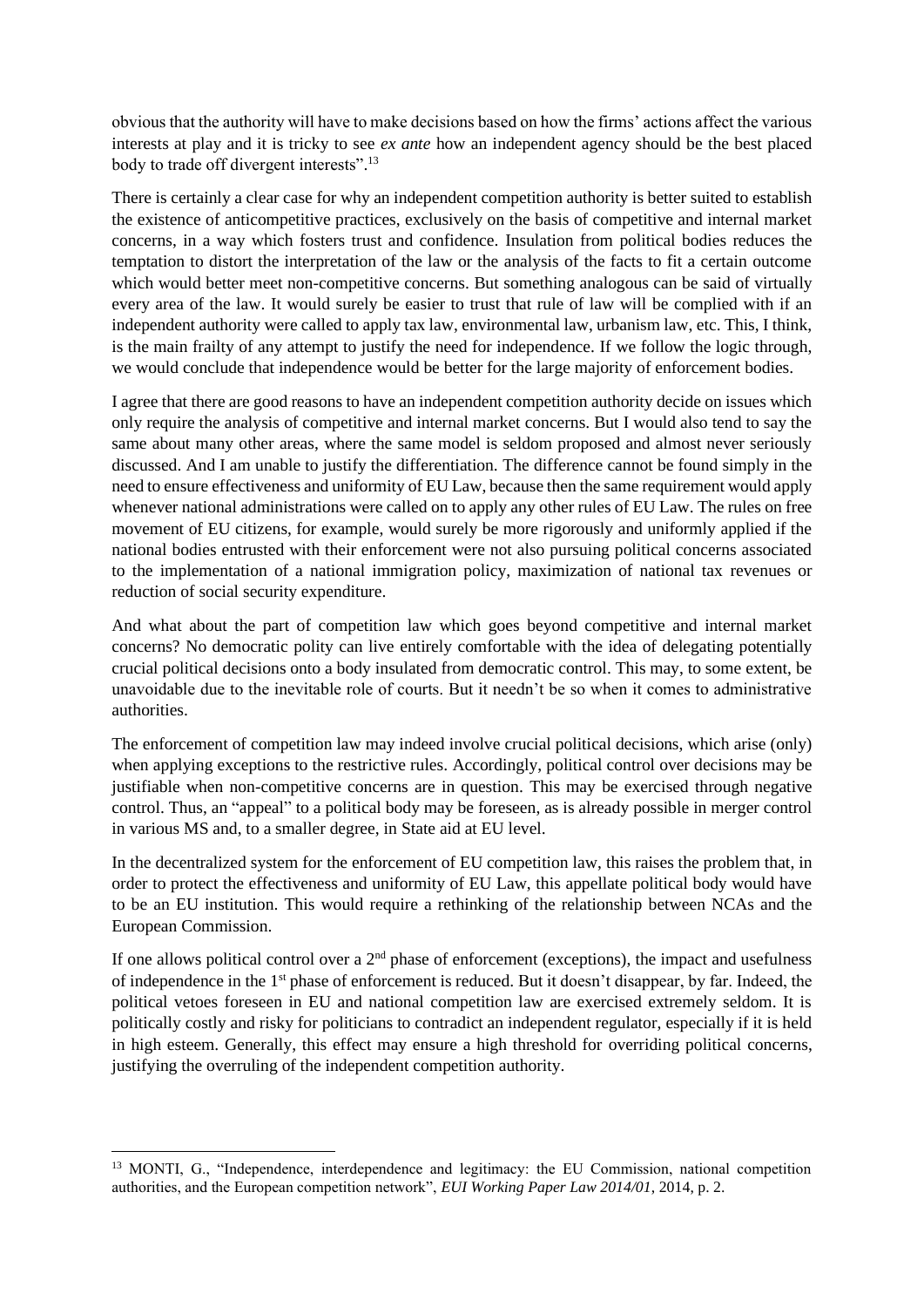#### (ii) Merger control

Ironically, merger control is the branch of Competition Law which is, in a sense, the least political. Both Antitrust and State aid rules incorporate within themselves political judgments, requiring competition authorities to take into account many other policy considerations beyond competition and the internal market in order to conclude if a behaviour is illegal. Merger control does not. The decision of a competition authority to prohibit or authorize a merger (with or without conditions) is – must be – exclusively rooted in an assessment of the competitive impact of the concentration on the market (although there is some – limited – room for broader economic considerations).

Of course, the prohibition or authorization of a concentration may have profound and wide-reaching economic consequences. It may be extremely detrimental to the pursuit of many other public policies and goals. But the legal criteria for the assessment of concentrations excludes those other considerations.

This is why several Member States entrust an independent competition authority with the task of applying merger control rules, but then allow prohibitions to be appealed to the Government (or a member thereof). And it is why, recently – and many times before –, there have been calls for a similar mechanism to be instituted at EU level. There may be politically overriding reasons to intervene to authorize or to prohibit a concentration.

The politicization of merger control raises, typically, three types of concerns: (i) distortion of competition within the internal market; (ii) need for EU/national champions; (iii) economic warfare against foreign multinationals. The option for a political control system limited to veto over prohibitions has the advantage of preserving the effects of independence in what concerns the third type. If political control were limited to the EU level, the only concern left would be the potential overruling of competition rules to allow for the creation of EU champions.

As things stand, the lack of independence also raises the possibility of merger rules being used at MS level to distort competition within the internal market. This concern could be mitigated by a further expansion of the EU notification thresholds (increasing the number of mergers assessed by the Commission), and/or by a more frequent use of Article 22 of Regulation (EC) 139/2004 and the expansion of the possibility foreseen therein to the Commission's own initiative (without requiring request from a MS).

Interestingly, while EU law does not foresee an appeal to a political body from Commission negative or positive decisions, it does foresee a mechanism of political override by NCAs when certain national public concerns are at stake – public security, plurality of the media and prudential rules, and possibly other interests subject to assessment by the Commission (Article 21(4) of Regulation (EC) 139/2004). In practice, the provision is interpreted very strictly and the Commission should be expected to fight any attempt from MS to block concentrations it authorized, except in the most extreme of cases. It should be noted this possibility is mirrored, to different degrees, in several MS, by requirements of favourable opinions from other authorities entrusted with safeguarding these other interests, some of which are also independent regulatory authorities. On the other hand, it is very bizarre to give an independent regulatory agency which should be concerned only with competition policy the power to oppose the approval of a merger at EU level by invoking political, non-competitive, national concerns. This mechanism should be eliminated and replaced by political control exclusively by the EU Commission, upon request from MS governments.

Thus, in several MS there is a right of political veto over negative NCA merger decisions, and positive decisions may sometimes also be blocked by opinions of authorities responsible for defending other types of interests. At EU level there is an arguably limited right of political veto by NCAs over positive Commission merger decisions. Differently from Antitrust, merger rules are entrusted to an independent authority but subject to political checks and balances, in varying degree depending on the legal order.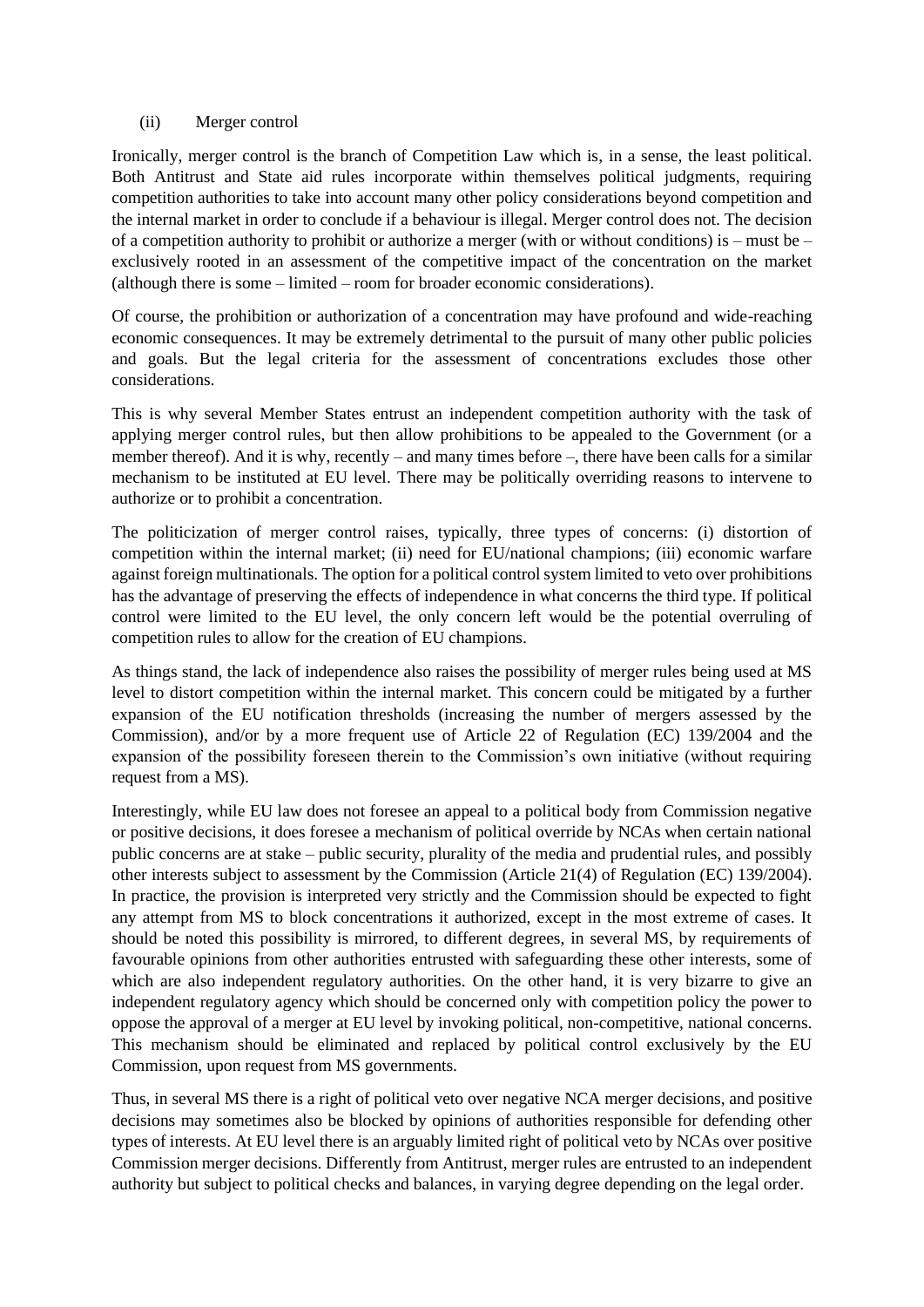#### (iii) State aid

State aid is the most inherently political of the branches of Competition Law. It is also the branch where the Commission, inevitably, has the broadest discretionary margin in applying competition rules, both when qualifying whether a measure constitutes aid and when determining if it is or should be exempted.

Applying Article 107(1) TFEU requires a purely competitive approach. By contrast, applying Article 107(2) and 107(3) requires extremely sensitive political judgment calls. Should the aid given to make good damage caused by an exceptional occurrence be deemed proportional and should that occurrence be deemed exceptional? Is the positive impact of a given aid measure in creation of jobs more important than its negative impact on the market? Should market integration be somewhat sacrificed in order to pursue a given environmental protection policy? Should a State be allowed to save a certain bank because of a perceived systemic risk to its economy, or should it be allowed to fail? Etc.

It is no wonder, therefore, that only the European Commission is allowed to apply Article 101(3) TFEU. In this case, it has been deemed unacceptable to allow national courts to make what tend to be, first and foremost, non-legal assessments of complex political realities. It is also unsurprising that Article 108(2)(§3) allows the EU Council, by unanimous vote, to sidestep the European Commission and to create *ad hoc* exceptions to Article 107 TFEU. This possibility has been used in the past, albeit rarely.

The enforcement of State aid rules is clearly divided into a first phase with competitive concerns and a second phase where the weighing of broader concerns is required. However, the fact that these rules are enforced by a political body means that the broader concerns can – and often do – influence the decisions in the first stage. And the door can swing both ways in these assessments.

Although this could change if the Council so wished, it is the Commission who adopts block exemption Regulations for State aid rules. These regulations express options and compromises between competition policy and other public policies. They are a largely underestimated tool of economic and political intervention by the Commission at MS level.

Finally, it should be kept in mind that State aid rules only apply to national measures. EU Institutions – and the Commission in particular – are legally free to grant aid which distorts competition on the internal market, and there is no independent authority empowered to intervene in such cases.

### **IV. Is the Commission independent?**

Stating that the Commission is not an independent regulator is so obvious as to be tautological.<sup>14</sup> The Commission is a hybrid body, partly an administrative agency, partly a political body. It is the executive branch of the European Union, legally entrusted with the promotion of the general interests of the EU and the implementation of all EU policies. Its enforcement of EU competition law is similar to having a national competition decision adopted directly by collective decision of a MS Government.

Competition decisions are adopted by the Commission as a whole. When it comes time to vote, the Competition Commissioner is but one among the many voices of Commissioners entrusted with promoting other public policies. Legally, the Competition Commissioner must resign if requested to do so by the Commission President, who may also reshuffle policy areas.<sup>15</sup> The Commissioners' cooling-

<sup>14</sup> See, e.g.: TOWNLEY, Christopher, *A framework for European Competition Law: coordinated diversity*, Hart, 2018. Notwithstanding Article 17(3)(§2) and (§3) TEU and Articles 245 and 298(1) TFEU.

<sup>&</sup>lt;sup>15</sup> He/she is also subject to compulsory retirement by the CJEU, upon request from the Council, not just on the basis of serious misconduct, but also on the basis that he/she no longer fulfils the conditions required for performance of duties.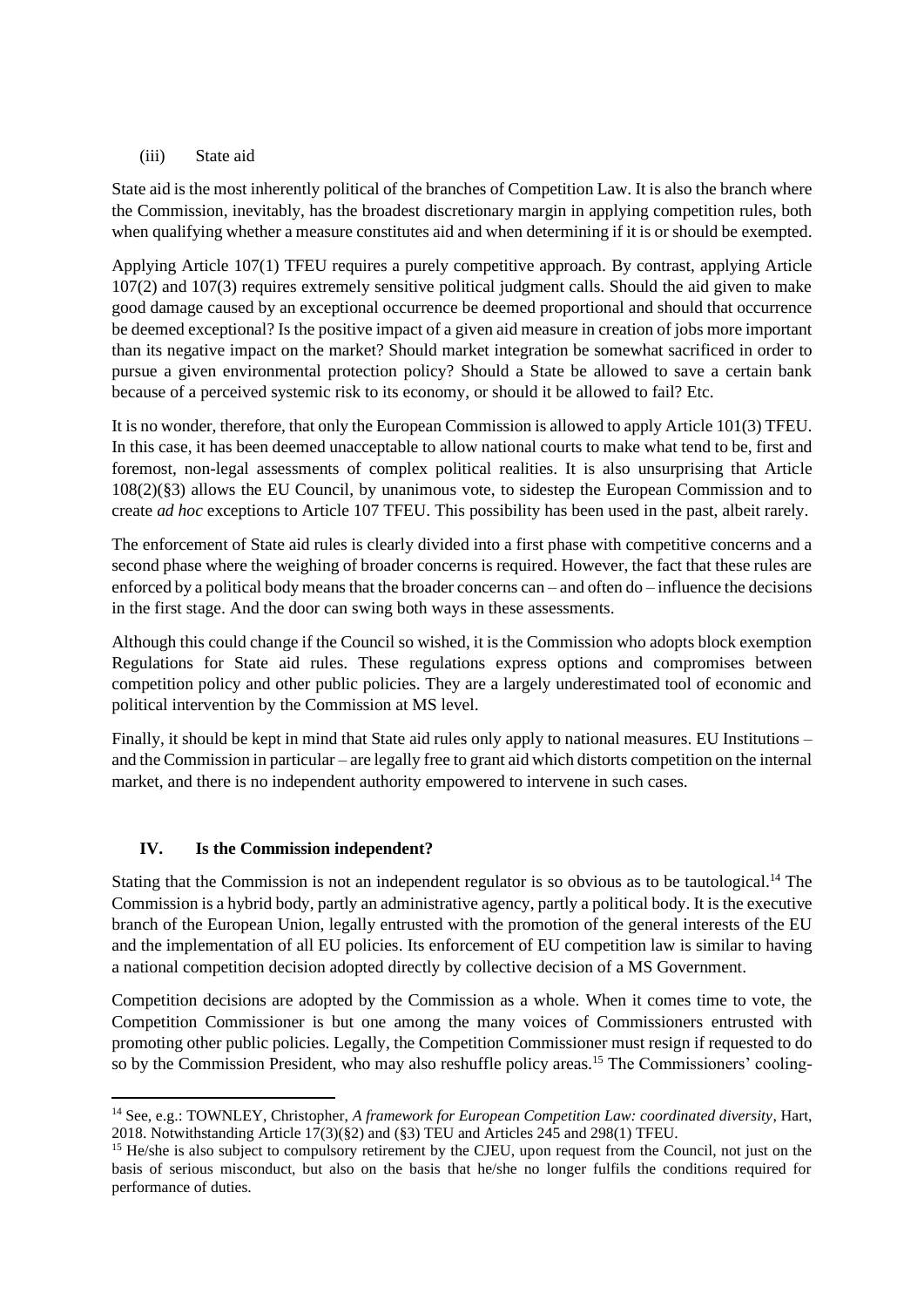off period is not as strict as the one imposed on national regulators. The Commission as a whole is subject to a motion of censure by the European Parliament.

In Antitrust, Article 103 TFEU leaves significant room for the Council (subject to Commission initiative, and after consulting the Parliament) to limit and condition the application and interpretation of Articles 101 and 102 TFEU. The non-use of the options this provision provides is a constantly renewed political choice. In merger control, the Council may similarly amend the Merger Control Regulation. In State Aid, Article 108(2)(§3) TFEU allows the Council to overrule the European Commission and to create *ad hoc* exceptions to Article 107 TFEU, and Article 109 TFEU allows the Council to adopt legislation seriously limiting the Commission's freedom in interpreting and applying Article 107.

Turning from the legal framework to practice, it's probably not particularly controversial to state that all branches of EU Competition Law have known examples of decisions guided by considerations beyond the competition sphere (or, at least, perceived as such). Although most competition decisions are adopted in written proceedings, with no opposition from other Commissioners, there have been examples of decisions proposed by the Competition Commissioner being voted down by the college,<sup>16</sup> which strongly suggests that the voting was determined by other policy considerations. Changes in Competition Commissioners have led to different philosophical approaches and to different outcomes of specific cases.

The conclusion about the Commission's lack of independence has broader implications for lack of independence in the public enforcement of EU Competition Law in the EU as a whole. Although the ECN+ Directive requires NCAs to be independent, it does not change the fact that, at the (administrative) public enforcement level, EU merger control and State aid rules are applied exclusively by a non-independent regulator, and that EU Antitrust rules can be applied by a European nonindependent regulator or by national independent regulators, but the latter may be deprived of their competence to act by a decision of the supranational non-independent regulator (*primus inter pares*).

That being said, I am unaware of any decisive evidence that the degree to which politics interfere with the application of Competition Law by the European Commission has had a significant impact in reducing trust in compliance with the rule of law and in dissuading private investment and economic growth in the EU.

### **V. A proposal for institutional reform and coherence**

The Commission's defence, through its proposal of the ECN+ Directive, of the need for NCAs to be independent, is an embarrassing case of double standards and a manifestly incomplete exercise of reasoning. To begin with, there are two very large elephants in the room.

First, the Commission itself is not independent, it is a political body which takes decisions in competition cases by weighing a range of other political concerns. It sits at the top of a hierarchy and can deprive the NCAs of their competence to act. The *ratio* of the ECN+ Directive is that bodies responsible for the enforcement of competition law must be insulated from other political interests at national level. But no insulation from other political interests is deemed required, and none is provided, at EU level.

This may raise interesting issues if the Commission tries to enforce the Directive's requirement of NCA independence in infringement proceedings. The EU's competence to impose that obligation, and therefore the validity of the provision, is predicated on the need for such rules in order to guarantee the

<sup>16</sup> See, e.g.: LAUDATI, L., "The European Commission as a Regulator: The Uncertain Pursuit of the Competitive Market" in MAJONE, Giandomenico (ed.), *Regulating Europe*, Routledge, 1996, p. 230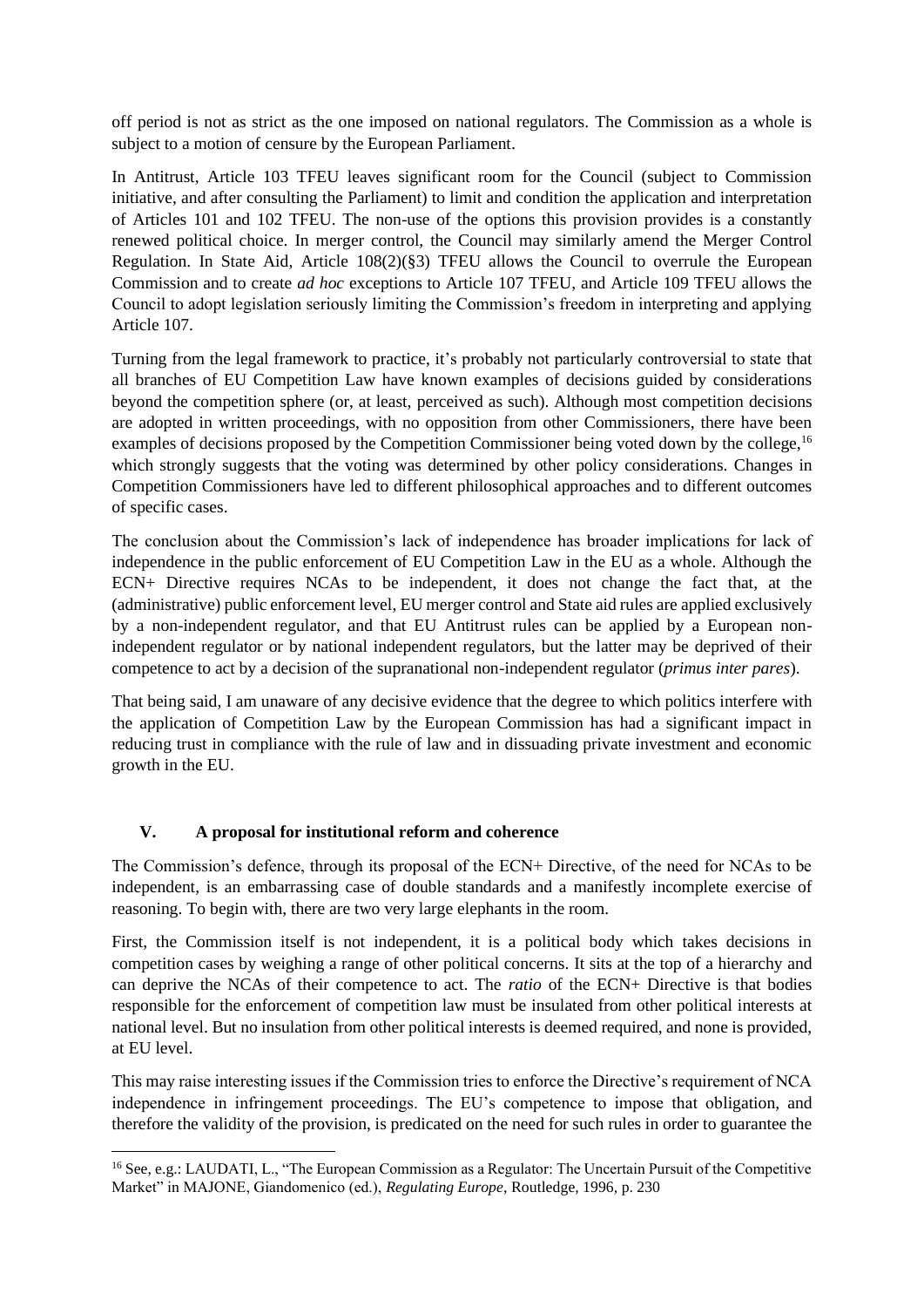effectiveness and uniformity of application of EU Law. It is hard to sell that proposition in a system where the *primus inter pares* is not subject to the same guarantees.

Second, saying that NCA independence is necessary to ensure the effectiveness of the public enforcement of Articles 101 and 102 TFEU, while saying nothing whatsoever about national courts and judicial review of NCA decisions is manifestly craven. Be it issues of political independence *stricto sensu* (as recent and ongoing litigation before the CJEU has shown) or, more reasonably and frequently, issues of lack of sufficient and adequate human and financial resources, the characteristics of national courts which control the decisions of NCAs is a fundamental component for the success or failure of the public enforcement of EU Antitrust Law in the MS. EU Law is just as entitled to interfere with MS sovereignty and institutional autonomy when addressing the make-up and functioning of administrative authorities as of judicial ones. The basis for EU competence is the same. Sooner or later, we will have to recognize that, for example, the review of NCA decisions by first instance judges who have none or insufficient training in competition law jeopardizes the effectiveness of EU Antitrust Law (the same logic would also extend to private enforcement). The alternative is to continue to pretend that effectiveness and uniformity are assured without a judicial review subject to the same guarantees of independence.

Third, all the branches of competition law require, in varying degrees, other political concerns to be taken into account. An independent technocratic body is not well suited to decide on these other concerns, without a right of appeal to a political body. Thus, complete political insulation of Antitrust decisions at national level is not an ideal solution when it comes to the application of certain provisions and for certain assessments. Conversely, allowing a political body to decide on strictly competitive issues can lead to distortive outcomes, as was evidenced by the recent statement by the newly elect President of the European Commission that the method for market definition should be changed to better fit a certain desired political outcome.

A differentiation must be made between the different areas of competition law and the different rules in question. Some decisions must be insulated from political considerations and pressure. But minimizing the democratic deficit of the EU Institutions requires the courage to admit that certain decisions are political, they must be, and that they should be entrusted to a political body with an overall view and the mission to protect common EU interests. Competition is not sacrosanct, sometimes it must give way to more important political concerns. Let us admit this reality and set up a transparent system to enforce it, subject to judicial review.

In light of all the above, I believe a much deeper institutional reform is needed to ensure the coherence and effectiveness of the system. This reform would require doing what was discussed already prior to Regulation (EC) 1/2003, and which MS have so far been unwilling to accept. On the one hand, we need a greater degree of "federalization" of the public enforcement of EU Competition Law. On the other hand, we need to ensure true independence at the "federal" level, except in those issues where broader political concerns must come into play.

This – for now, utopian – approach would involve the creation of a new EU Agency, responsible for the public enforcement of EU Competition Law (European Competition Agency, "ECA"), with regional offices spread throughout the EU to ensure greater proximity to the addressees of the decisions and working in the languages of the MS in the respective region. The Board of the Agency would adopt all the decisions prepared by the regional offices. The ECA would be subject to the requirements and guarantees of independence which the ECN+ Directive has put in place for NCAs. Its decisions would be subject to judicial review by the GCEU and CJEU.

NCAs would continue to exist and to enforce national and EU Antitrust law, as well as national merger control rules. But they could be precluded from applying Article 101 or 102 TFEU on a case by case basis, by decision of the ECA (*ex officio* or upon request), just as they may be today by decision of the